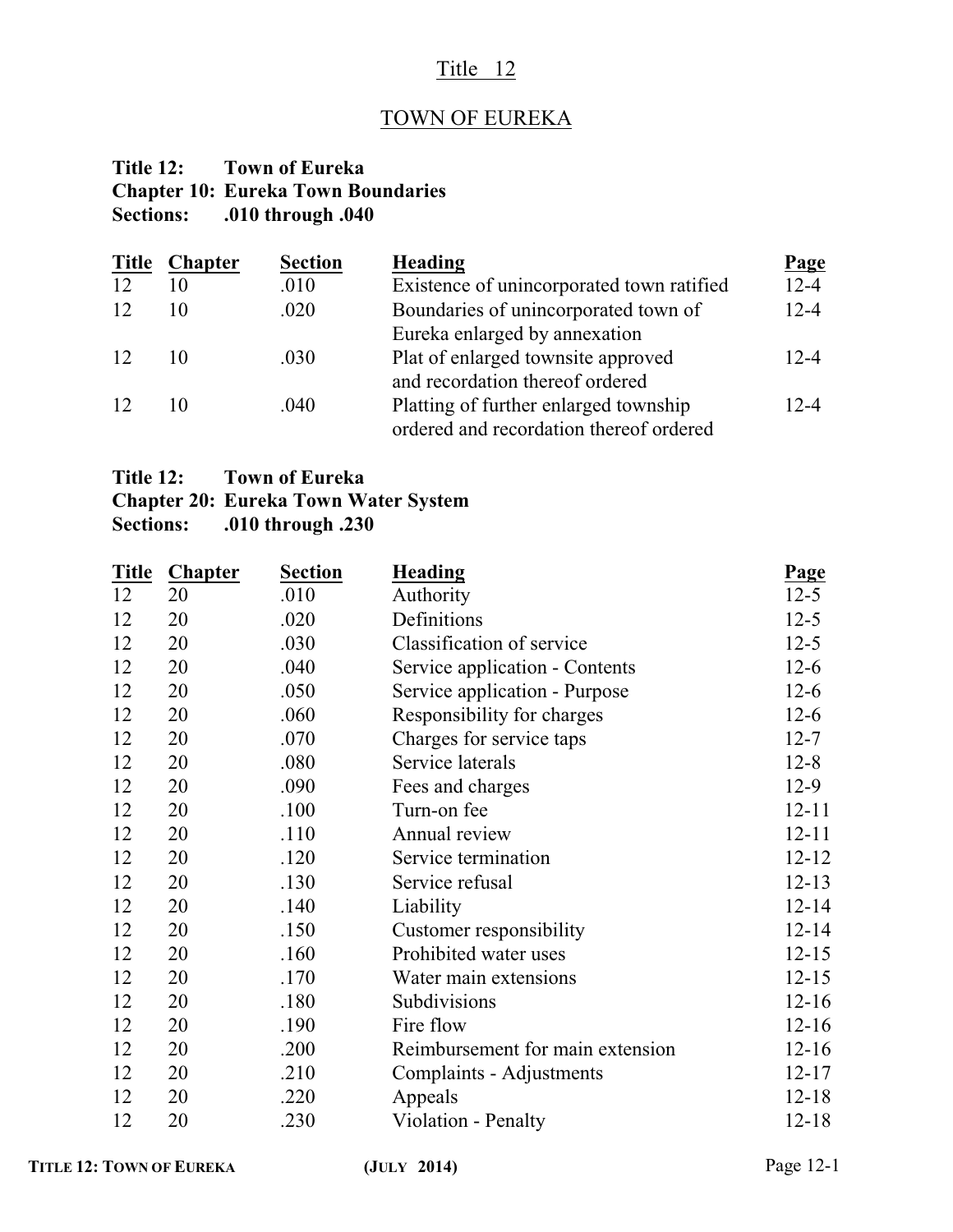### **Title 12: Town of Eureka Chapter 30: Eureka Town Sewer System Sections: .010 through .390**

| <b>Title</b> | <b>Chapter</b> | <b>Section</b> | <b>Heading</b>                            | Page      |
|--------------|----------------|----------------|-------------------------------------------|-----------|
| 12           | 30             | .010           | Definitions                               | $12 - 19$ |
| 12           | 30             | .020           | Prohibited discharge                      | $12 - 20$ |
| 12           | 30             | .030           | Prohibited storm sewer discharge          | $12 - 21$ |
| 12           | 30             | .040           | Prohibited sanitary sewer discharge       | $12 - 21$ |
| 12           | 30             | .050           | Sewer and attachment inspection           | $12 - 22$ |
| 12           | 30             | .060           | Testing of sewage waste                   | $12 - 22$ |
| 12           | 30             | .070           | Septic tank contents                      | $12 - 22$ |
| 12           | 30             | .080           | Septic tank discharge                     | $12 - 22$ |
| 12           | 30             | .090           | Waste character determination             | $12 - 22$ |
| 12           | 30             | .100           | Sewage pretreatment                       | $12 - 23$ |
| 12           | 30             | .110           | Sewer use charges                         | $12 - 23$ |
| 12           | 30             | .120           | Sewer connection charges                  | $12 - 26$ |
| 12           | 30             | .130           | Unlawful installation                     | $12 - 26$ |
| 12           | 30             | .140           | Mandatory connection                      | $12 - 26$ |
| 12           | 30             | .150           | Public sewer extension                    | $12 - 27$ |
| 12           | 30             | .160           | Reimbursement for main extension          | 12-28     |
| 12           | 30             | .170           | Subdivisions                              | 12-29     |
| 12           | 30             | .180           | Design and construction of new connection | $12 - 30$ |
| 12           | 30             | .190           | Adoption of rules and regulations         | $12 - 30$ |
| 12           | 30             | .200           | Service application - Contents            | $12 - 30$ |
| 12           | 30             | .210           | Service application - Purpose             | $12 - 31$ |
| 12           | 30             | .220           | Responsibility for charges                | $12 - 31$ |
| 12           | 30             | .230           | Change in equipment or operations         | $12 - 32$ |
| 12           | 30             | .240           | Charges for service taps                  | $12 - 32$ |
| 12           | 30             | .250           | Service laterals                          | $12 - 33$ |
| 12           | 30             | .260           | Service discontinuance                    | $12 - 33$ |
| 12           | 30             | .270           | Termination for noncompliance             | $12 - 33$ |
| 12           | 30             | .280           | Termination for unsafe apparatus          | 12-34     |
| 12           | 30             | .290           | Termination for fraudulent use            | 12-34     |
| 12           | 30             | .300           | Service restoration                       | $12 - 35$ |
| 12           | 30             | .310           | Service refusal - Conditions              | $12 - 35$ |
| 12           | 30             | .320           | Service refusal - Notification            | $12 - 36$ |
| 12           | 30             | .330           | Service continuity                        | $12 - 36$ |
| 12           | 30             | .340           | Service to users outside town limits      | $12 - 36$ |
| 12           | 30             | .350           | Credit (Optional*)                        | $12 - 36$ |
| 12           | 30             | .360           | <b>Billing</b>                            | $12 - 37$ |
| 12           | 30             | .370           | Appeals                                   | 12-38     |
| 12           | 30             | .380           | Annual review                             | $12 - 38$ |
| 12           | 30             | .390           | Violation - Penalty                       | 12-39     |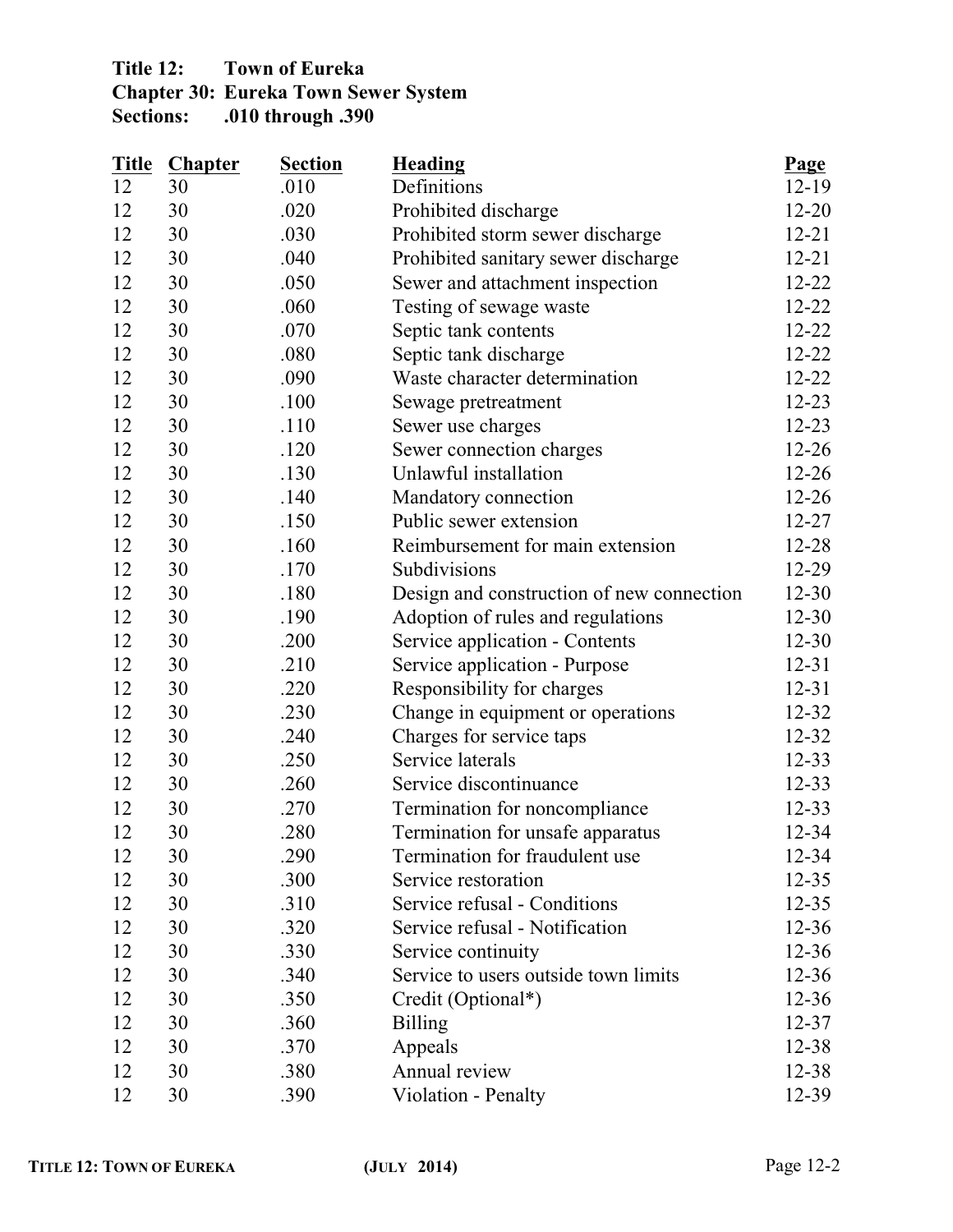# **Title 12: Town of Eureka**

**Chapter 40: Eureka Townsite Annexation Advisory Committee Sections: .010 through .060**

| <b>Title</b> | <b>Chapter</b> | <b>Section</b> | <b>Heading</b>            | <b>Page</b> |
|--------------|----------------|----------------|---------------------------|-------------|
| 12           | 40             | .010           | <b>Advisory Committee</b> | $12 - 40$   |
| 12           | 40             | .020           | Terms of office           | $12 - 40$   |
| 12           | 40             | .030           | Duties                    | $12 - 40$   |
| 12           | 40             | .040           | Meetings                  | $12 - 40$   |
| 12           | 40             | .050           | Travel expenses           | $12 - 41$   |
| 12           | 40             | .060           | Chair and vice chair      | $12 - 41$   |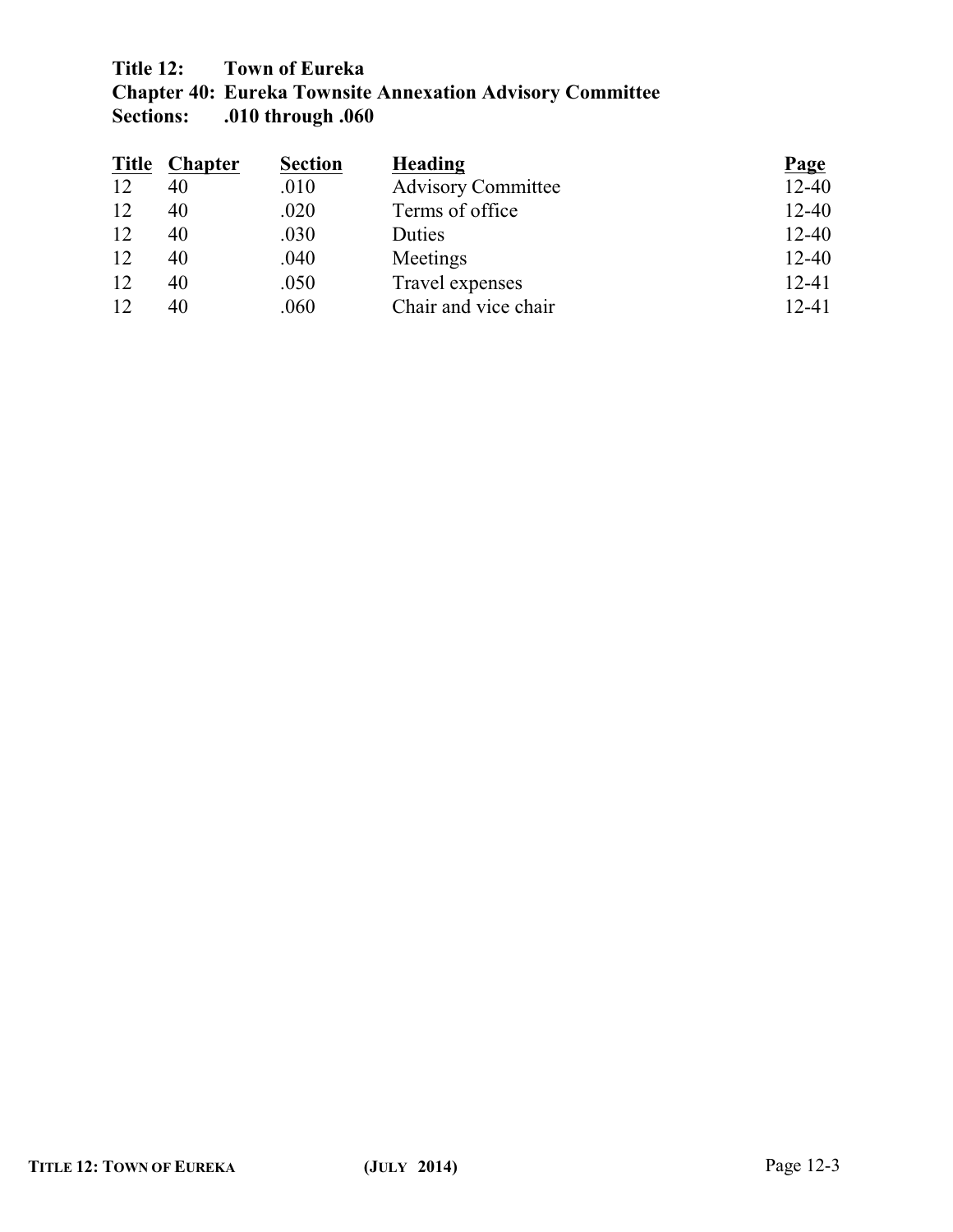### Chapter 10 - EUREKA TOWN BOUNDARIES

### .010 Existence of unincorporated town ratified

The existence of the townsite of the unincorporated town of Eureka, as shown on the Bureau of Land Management Plat of the townsite of Eureka dated November 19, 1937, is ratified and accepted and made a part of this Code.

### .020 Boundaries of unincorporated town of Eureka enlarged by annexation

The boundaries of the townsite of the unincorporated town of Eureka, as shown on the Bureau of Land Management Plat thereof dated November 19, 1937, are enlarged by annexation to include:

- A. The East ½ of Section 11 and the Northeast 1/4 of the Northeast 1/4 of Section 14, Township 19 North, Range 53 East, Mount Diablo Base and Meridian;
- B. The East 30 feet of the West ½ of the Northeast 1/4 of Section 14, T.19 N., R.53E., M.D.B.&M., containing 1.82 acres, more or less.

Following such annexations the townsite of the unincorporated town of Eureka is declared to include the amended record of survey recorded as the townsite of Eureka in the map on record in the office of the Eureka County Recorder as Document No. 158427.

### .030 Plat of enlarged townsite approved and recordation thereof ordered

That certain amended plat of the townsite of Eureka, Nevada, prepared by Wayne Kocher, Nevada professional land surveyor, PLS No. 6304, and certified by him on the 20th day of August, 1990, incorporating the original townsite and the annexation referred to in this chapter, is approved by the Board of County Commissioners and the same is ordered to be recorded by the County Recorder in the official records of the County.

### .040 Platting of further enlarged township ordered and recordation thereof ordered

Pursuant to N.R.S. 269.650, it is ordered that the town boundary be surveyed, mapped, platted and enlarged to incorporate the original townsite, and the annexations referred to in this chapter, and that the plat or map of the further enlarged township be recorded by the County Recorder in the official records of the County as the legal boundary of the town.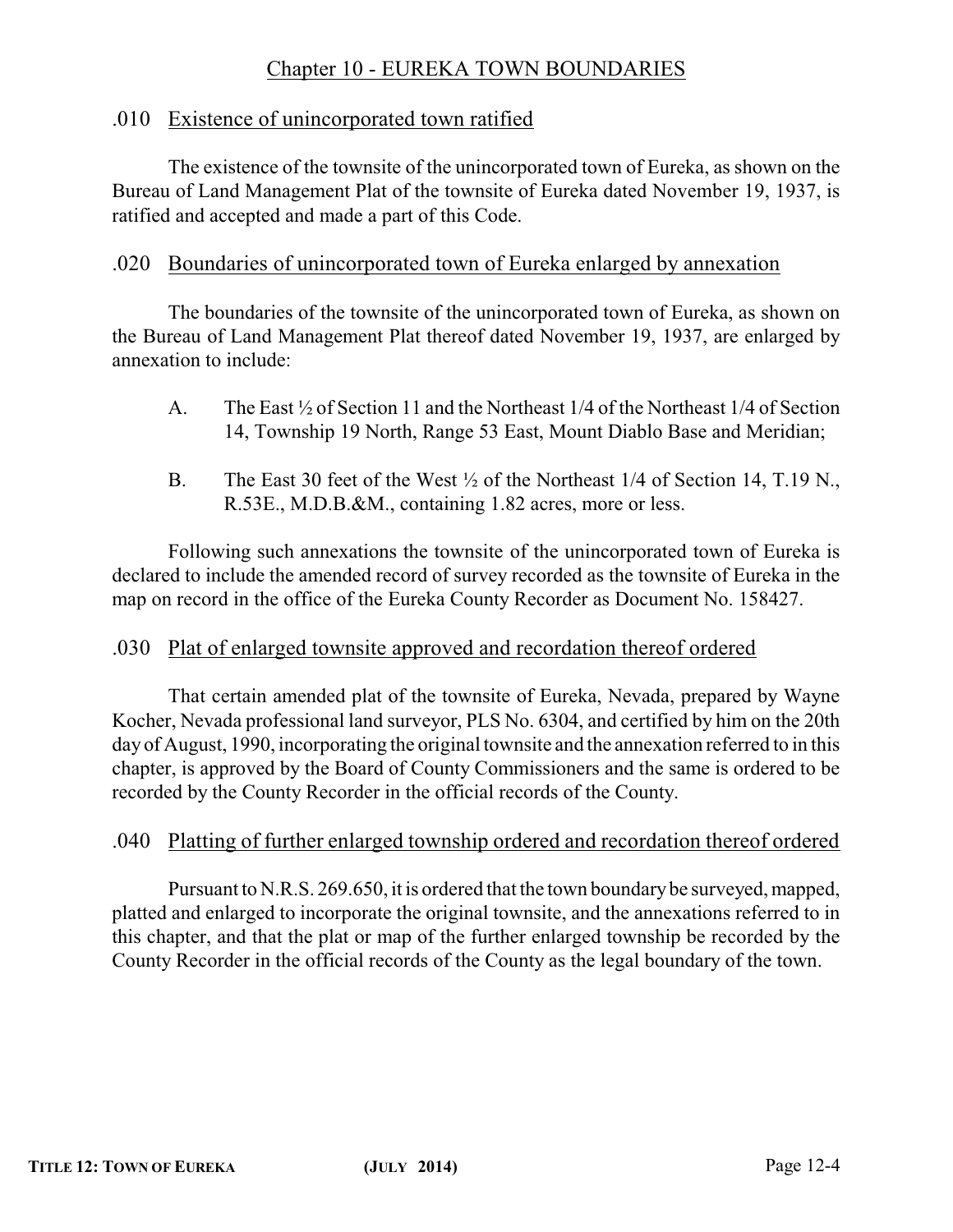### Chapter 20 - EUREKA TOWN WATER SYSTEM

### .010 Authority

- A. The Eureka town water system shall be governed by the Board of County Commissioners, by acting under their powers as the Board of Directors for the town of Eureka.
- B. Amendments may be made as necessary by a majority vote of the Board.
- C. Any violation of this duly adopted ordinance, or damage to Eureka Town Water facilities, shall be punished as a misdemeanor.

#### .020 Definitions

As used in this chapter, unless the context requires otherwise, the following definitions apply.

**Board** means the Board of County Commissioners.

**Connection charges** or **connection fees** means a fee charged new customers in order to equalize the investment in plant, equipment and other facilities made by present water users in Eureka. The charge is for the right of service in the system.

**Department** means the County Department of Public Works.

**Director** means the Director of Public Works or any of his duly authorized representatives.

**System** means the system of conduits, pumps, treatment plant and other structures used for the purpose of supplying water to the residents of Eureka and conveying this service to all users.

- .030 Classification of service
	- A. **Residential**. This category applies strictly to single-family dwellings served by nothing larger than a three-quarter (3/4") inch pipe.
	- B. **Commercial**. This category applies to all services not classed as residential.
	- C. **Variances**. Customers utilizing an existing meter no longer applicable to the use of their property may request a different categorization of their service despite the size of the meter previously installed, valid until such time that the meter must be replaced. Request for a variance will be reviewed by the Public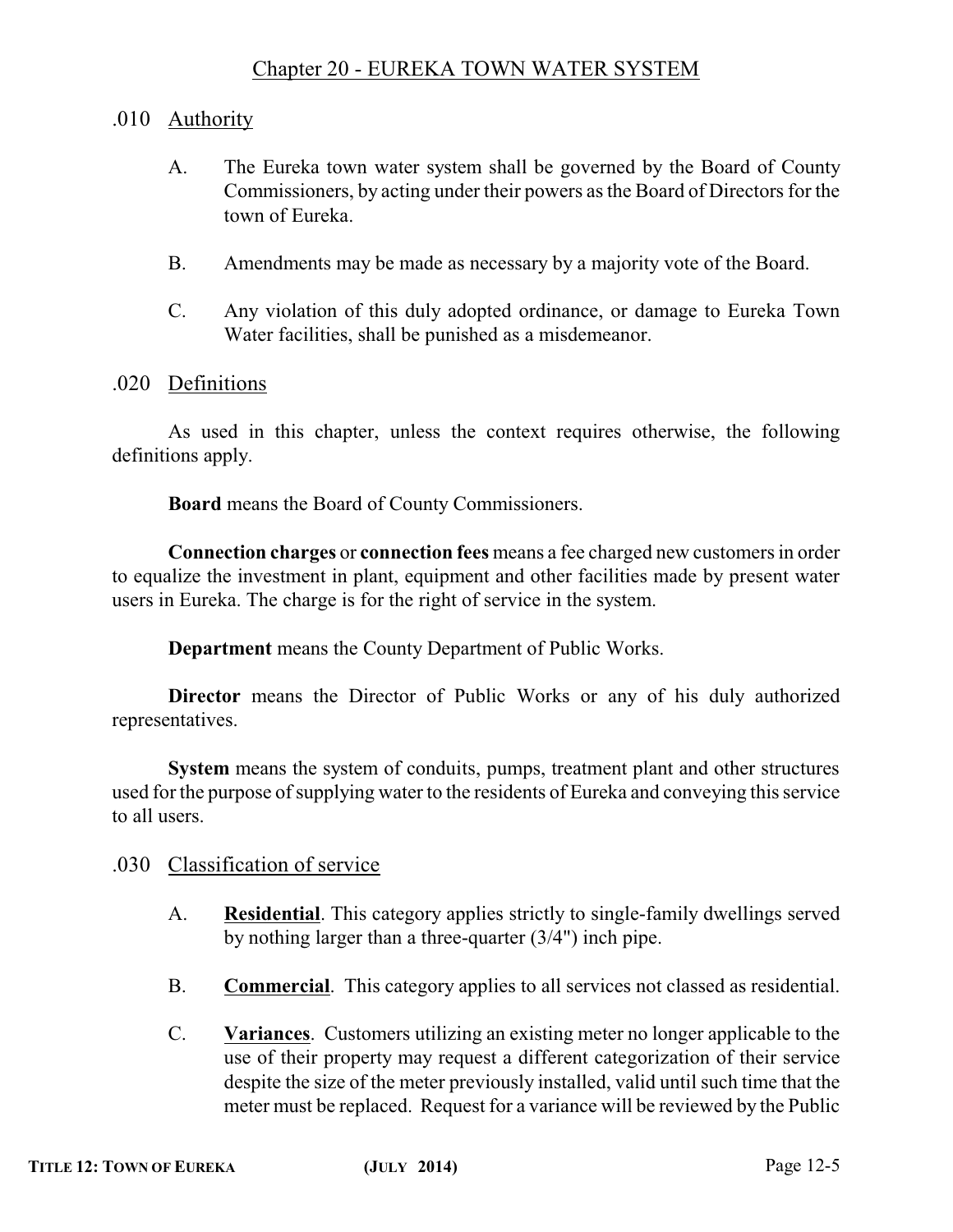Works Director, and submitted to the Board with a recommendation of refusal or approval.

### .040 Service application - Contents

Each applicant for water service shall be required to sign, on a form provided by the Public Works Department, an application which shall set forth:

- A. Date;
- B. Location of premises to be served, giving street address and description of property to be served;
- C. Applicant's name and mailing address and the name and mailing address ofthe legal owner of the premises;
- D. Purpose for which the property will be used (residential, commercial, apartment, etc.);
- E. Size water service and meter desired;
- F. Person and address to which the monthly bills are to be mailed;
- G. The date the applicant will be ready for service;
- H. The name of the contracting or plumbing agency that will be hooking the premises to the town water system.

### .050 Service application - Purpose

The application is merely a written request for service and does not bind the applicant to take service for any period of time, nor does it bind the town water system to serve except under reasonable conditions.

### .060 Responsibility for charges

- A. The applicant, and with the legal owner of the property being served, together and individually, are responsible for the payment of all water charges at the premises applied for, and within the meaning of this chapter are, together and individually, referred to as the "customer." Only the original applicant or the legal owner of the premises may request termination of water service or a change in the person or address to which the monthly bill is to be sent.
- B. Application will be reviewed by the Public Works Director, submitted to the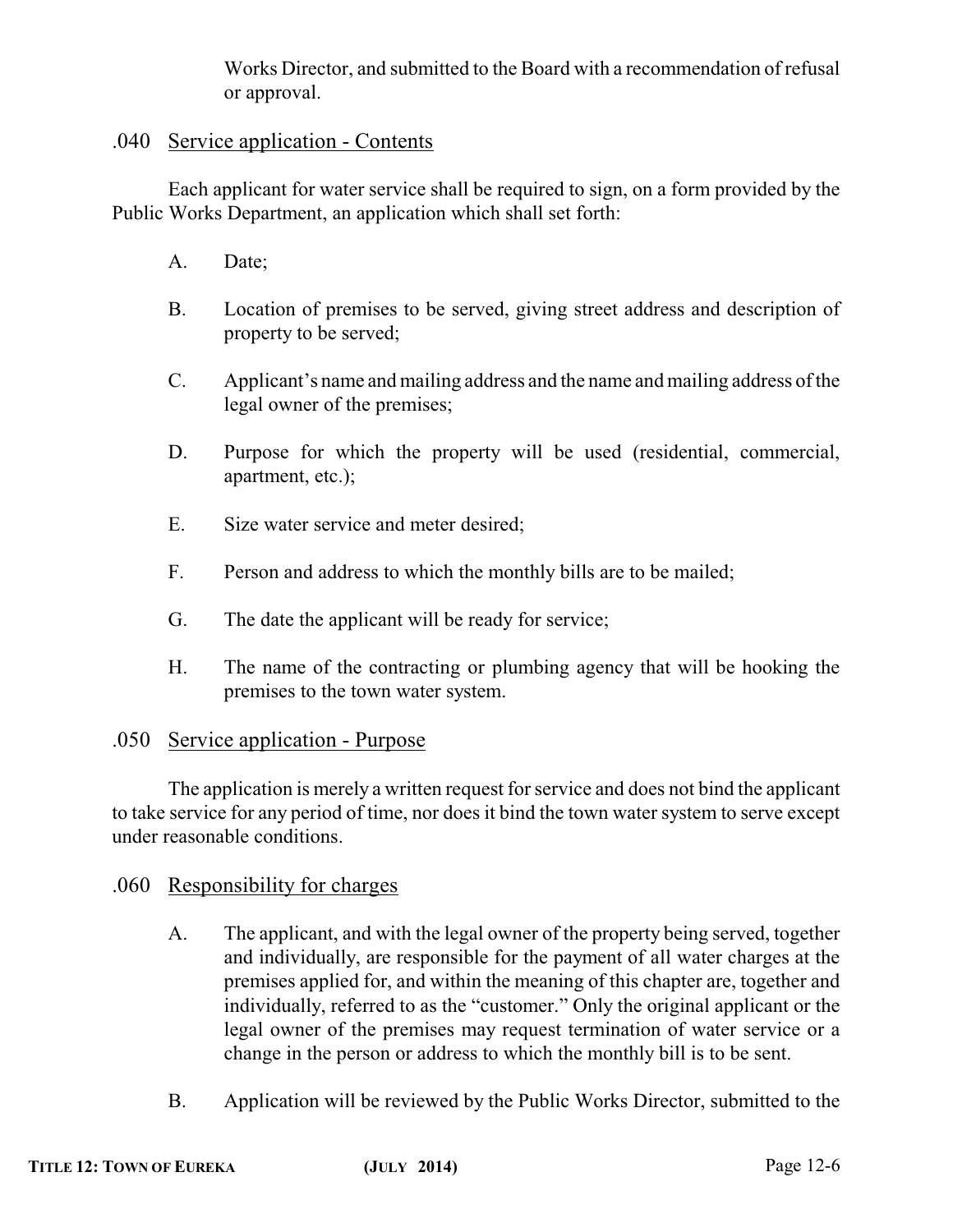Board with his recommendation of refusal or approval.

- C. Delinquent charges for water and/or sewer service shall be declared by the Director and shall be collected on the tax roll, or collected with the property taxes due on mobile or manufactured homes that do not meet the requirements of N.R.S. 361.244 (real property) in the same manner, by the same persons, and at the same time as, together with and not separately from, general taxes, according to the following procedure:
	- 1. No later than June 1 of each year a list shall be submitted by Public Works to the Assessor, in a form approved by the Assessor, describing each lot or parcel of real property or each mobile or manufactured home with respect to which the charges are delinguent on May 1. The list shall include the amount of the delinquent charges, and the descriptions shall be by reference to maps prepared by and on file in the Assessor's office.
	- 2. The list shall be published in a newspaper circulated in Eureka County at least one (1) time prior to May 15, describing the procedure to request an appeal hearing before the Board to contest the delinquency before the delinquent charges constitute a lien.
	- 3. The amount of such delinquent charge constitutes a lien against the lot or parcel of land or mobile or manufactured home against which the charge has been imposed as of the time when the lien of taxes on the roll or on mobile or manufactured homes attach.
	- 4. The Assessor shall include the amount of the delinquent charges on bills for taxes levied against the respective lots and parcels of land or mobile or manufactured homes, and the amount of the delinquent charges must be collected at the same time and in the same manner and by the same persons as, together with and not separately from, the general taxes of the County.
	- 5. All laws applicable to the levy, collection and enforcement of general taxes of the County, including but not limited to laws relating to delinquency, correction, cancellation, refund, redemption and sale, are applicable to delinquent charges for services.

### .070 Charges for service taps

- A. 1. The Town of Eureka will install service laterals to the property and customer to connect his shutoff valve and piping.
	- 2. In no case will service laterals be installed unless the property to be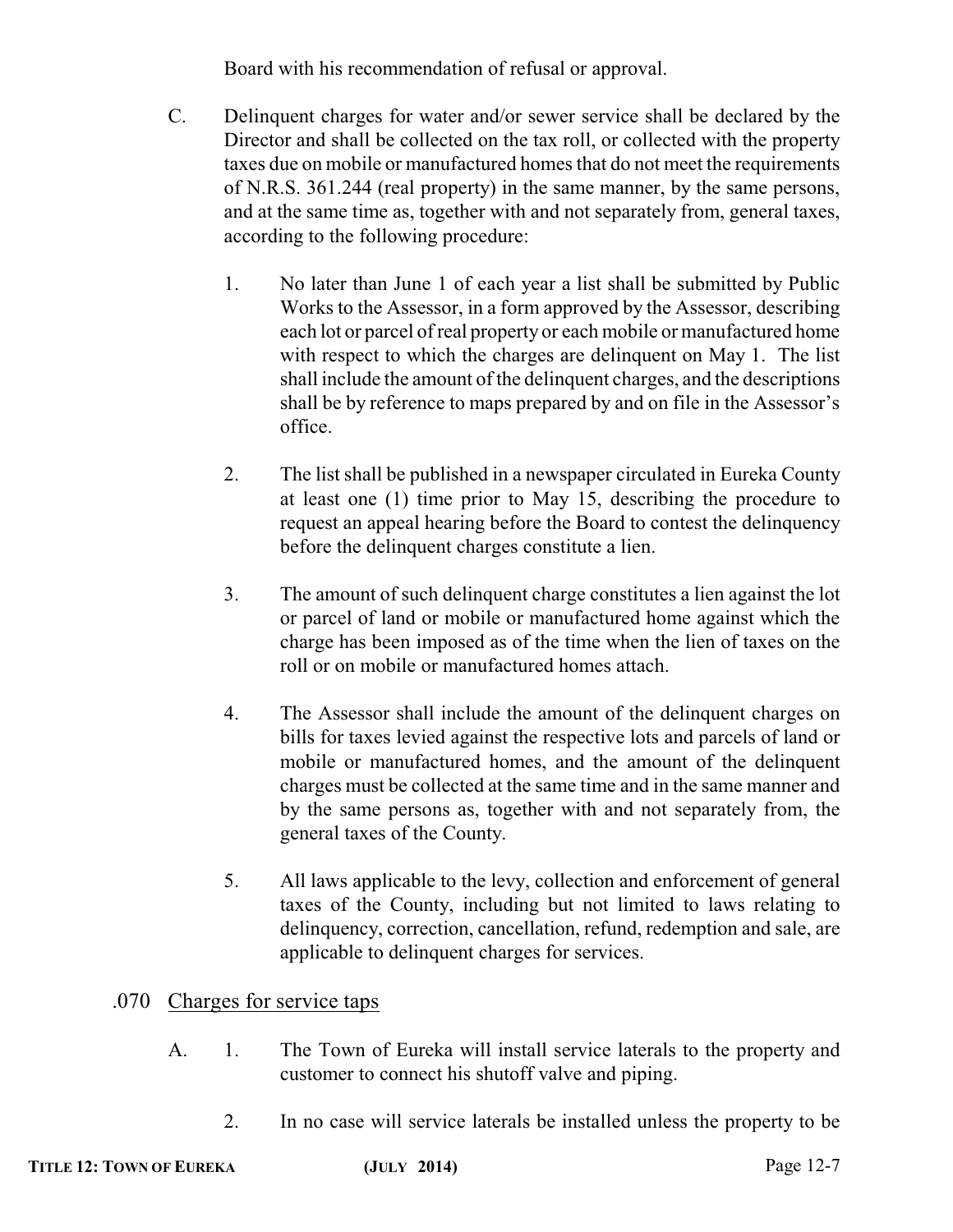served fronts on a street or alley with an adequately sized main and the distance the department has to run the service is less than seventy five (75) feet. In no instance will the service laterals be installed across private property.

- 3. If adequately sized mains are not available the property owner will have to request that mains be extended in accordance with the terms and conditions of this chapter.
- B. 1. Charges for these taps will be set from time to time by resolution of the Board.
	- 2. If the service is installed in an existing paved street or area, the applicant shall be charged the cost of time and materials, but not less than two hundred (\$200.00) dollars to cover the cost of pavement cutting and replacement.
	- 3. Services over three-quarter (3/4") inch diameter will be charged at actual cost of labor, materials and equipment plus fifteen percent (15%) to cover overhead. In addition for all size of service, the actual cost plus fifteen percent (15%) will be charged when unusual conditions require excessive time to complete, such as when a street of reinforced concrete must be trenched manually, or when it is necessary to tunnel under a street rather than open trench, or to push or jack service pipe. Unusual conditions will be determined by the Public Works Director.
- C. Charges for service taps shall be collected in advance. When services are to be at cost an estimated cost shall be first collected and when the actual cost is determined any overpayment will be refunded or an underpayment billed.

### .080 Service laterals

- A. The water service lateral extending from the water main to the property line shall be maintained bythe Public Works Department, and all pipes and fixtures extending or lying beyond the property line shall be installed and maintained by the owner of the property.
- B. No person shall make any alteration or extensions in any water service lateral except in compliance with the provisions of this chapter.
- C. Except as herein provided, subdividers and developers who install complete water facilities, including water service laterals and meters to individual services in their development as provided in the Code, are exempt from connection fees when these facilities are acceptably installed solely at the expense of the subdivider or developer, but the normal turn-on charge will still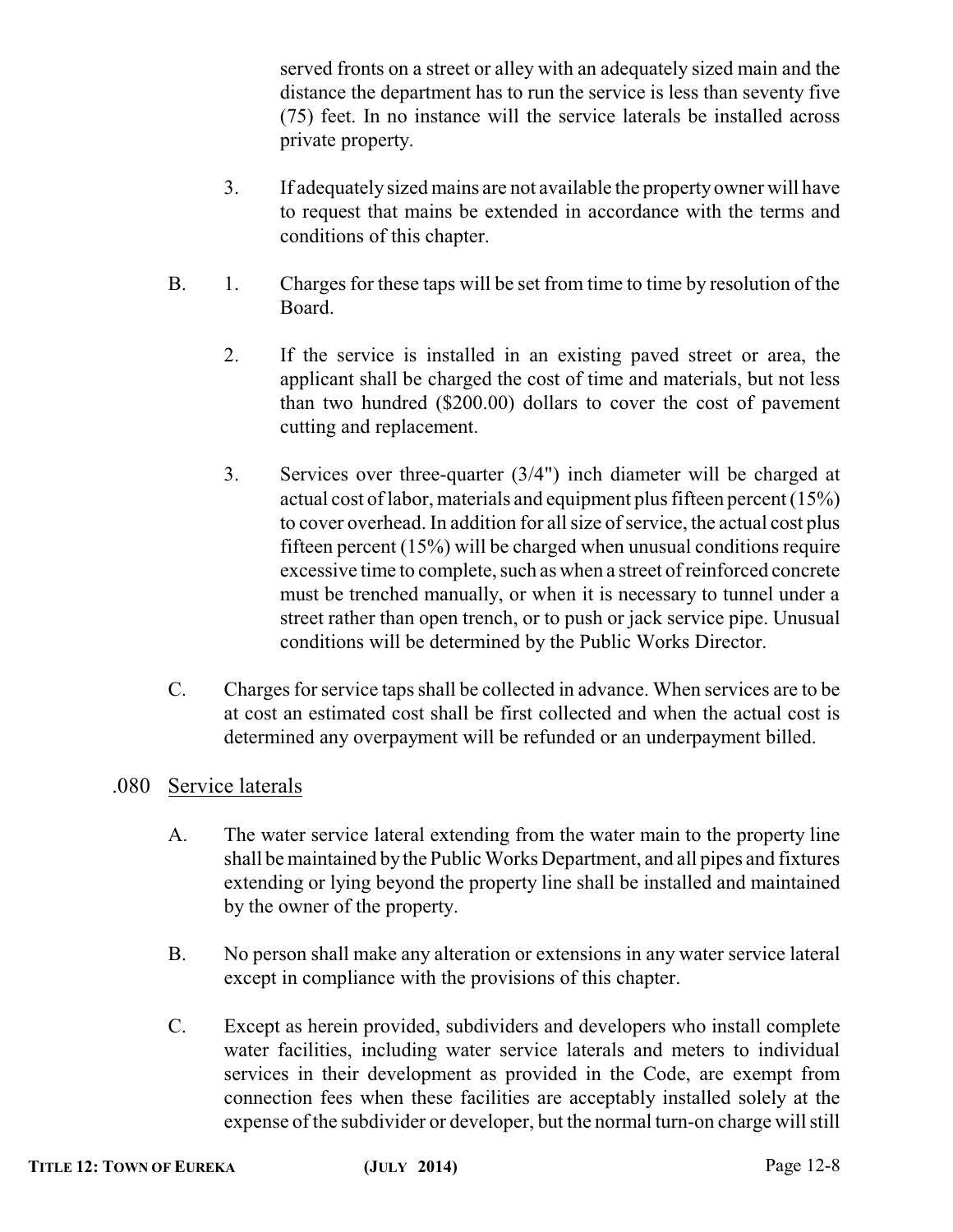be made at the time service is required by the customer.

- D. Applications hereunder may be made by the owner of the property to be served or such owner's duly authorized agent.
- .090 Fees and charges
	- A. Water system connection fees shall be as follows:
		- 1. Privilege (buy-in) fee for any new connection to system, one thousand two hundred (\$1,200.00) dollars; to be deposited in the capital improvement fund.
	- B. Water system monthly service charges shall be as follows, effective according to the schedule found below:
		- 1. **Turn-on of existing connection**, twenty-five (\$25.00) dollars; temporary turn off for at least forty five (45) days but not more than one hundred eighty (180) days, ten (\$10.00) dollars;
		- 2. **Residential** (with or without online service): Sale of water to Eureka town residents who do not have water available to them is authorized. Any person wishing to purchase water must fill out a request form and submit it to the Director for approval. The charge will be the same as current residential online users pay which is a base rate of twenty-three dollars and forty nine cents (\$23.49) per month for up to five thousand (5,000) gallons of water; plus a commodity rate of two dollars and ten cents (\$2.10) per thousand (1,000) gallons or any portion thereof in excess of five thousand  $(5,000)$  gallons per month. Citizens who qualify for the senior rate will pay a base rate of fifty percent (50%) of the residential base rate per month for up to five thousand (5,000) gallons of water; plus a commodity rate of two dollars and ten cents (\$2.10) per thousand (1,000) gallons or any portion thereof in excess of five thousand (5,000) gallons per month;
		- 3. **Commercial, three-quarter inch**. Base rate of zero to five thousand (5,000) gallons, twenty-six dollars and seventy-five cents (\$26.75); a commodity rate of two dollars and ten cents (\$2.10) for each additional thousand (1,000) gallons or any portion thereof;
		- 4. **Commercial, one-inch**. Base rate of zero to five thousand (5,000) gallons, forty-four dollars and forty-seven cents (\$44.47); a commodity rate of two dollars and ten cents (\$2.10) for each additional thousand (1,000) gallons or any portion thereof;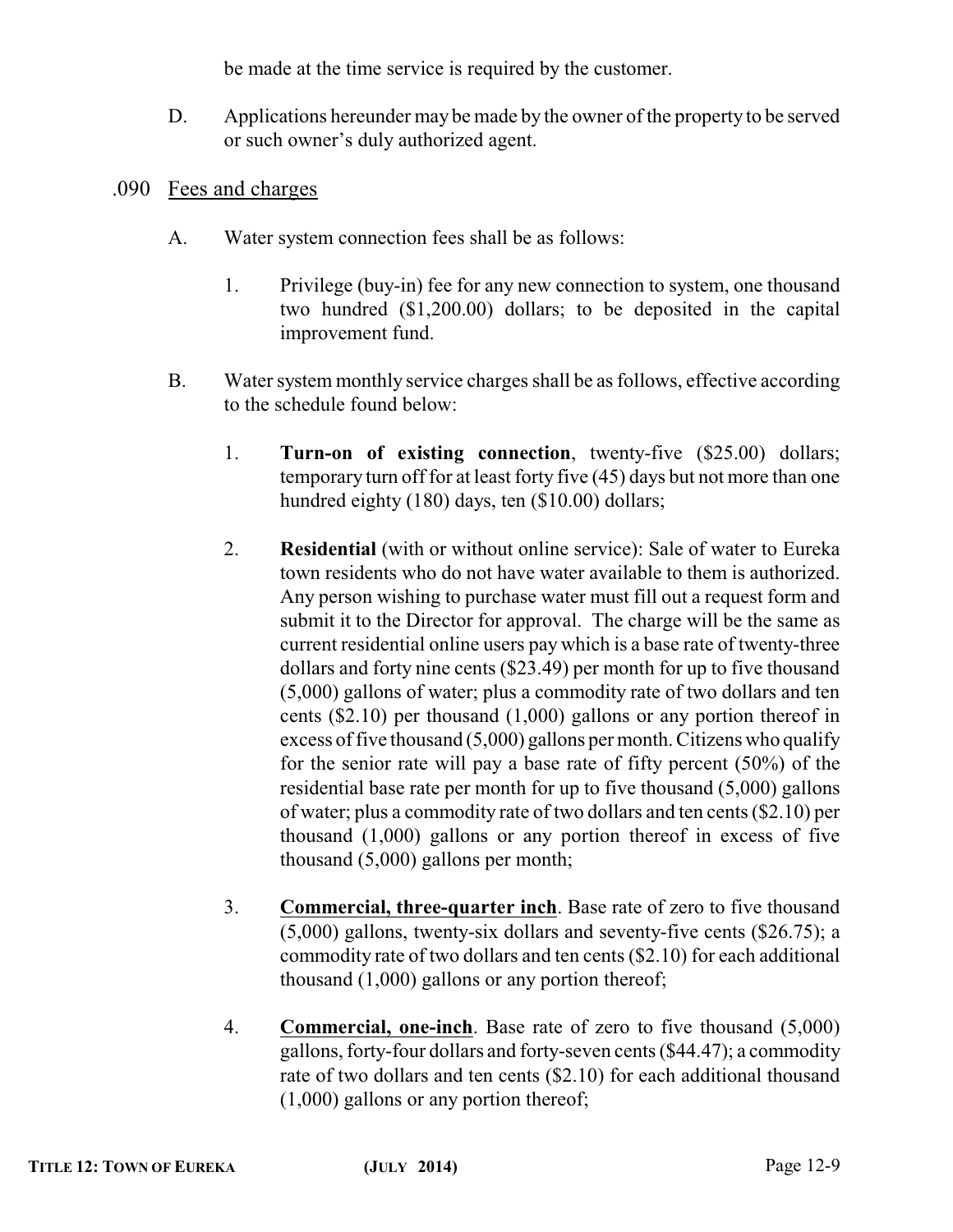- 5 **Commercial, two-inch**. Base rate of zero to five thousand (5,000) gallons, seventy-eight dollars and sixty-four cents (\$78.64); a commodity rate of two dollars and ten cents (\$2.10) for each additional thousand (1,000) gallons or any portion thereof;
- 6. **Commercial, four-inch**. Base rate of zero to five thousand (5,000) gallons, one hundred forty-six dollars and forty-five cents (\$146.45); a commodity rate of two dollars and ten cents (\$2.10) for each additional thousand (1,000) gallons or any portion thereof;
- 7. **Construction and industrial use only (per load)**. Base rate of zero (0) gallons, provided at fire hydrant only, ten (\$10.00) dollars; a commodity rate of two dollars and ten cents (\$2.10) for each one thousand (1,000) gallons or any portion thereof per load.

All water rates are effective according to the following chart:

|                                   |           |           |           |           | Effective |
|-----------------------------------|-----------|-----------|-----------|-----------|-----------|
|                                   |           |           |           | Effective | 7/1/2010  |
|                                   |           |           | Effective | 7/1/2009  |           |
|                                   |           | Effective | 7/1/2008  |           |           |
|                                   | Effective | 7/1/2007  |           |           |           |
|                                   | 7/1/2006  |           |           |           |           |
| Residential                       | \$16.92   | \$18.51   | \$20.14   | \$21.80   | \$23.49   |
| Commercial 3/4"                   | \$19.71   | \$21.42   | \$23.16   | \$24.94   | \$26.75   |
| Commercial 1"                     | \$36.11   | \$38.14   | \$40.20   | \$42.31   | \$44.47   |
| Commercial 2"                     | \$67.48   | \$70.19   | \$72.95   | \$75.77   | \$78.64   |
| Commercial 4"                     | \$130.13  | \$134.09  | \$138.13  | \$142.25  | \$146.45  |
| Commodity                         | \$1.32    | \$1.51    | \$1.70    | \$1.90    | \$2.10    |
| Construction and Industrial (C&I) | \$10.00   | \$10.00   | \$10.00   | \$10.00   | \$10.00   |
| C&I Commodity                     | \$2.10    | \$2.10    | \$2.10    | \$2.10    | \$2.10    |

- C. Meters will be read and bills rendered monthly, weather permitting, and the Public Works Director has the authority to determine which months meters will be read. If a meter is not read, the customer shall be billed at the base rate.
- D. Bills for water will be figured in accordance with the water system's published rate schedule and will be based on the amount consumed for the period covered by the meter readings, except where a customer orders turn-off less than one (1) month after turnon, the minimum bill to such consumer for such period shall be equal to the minimum charge for one (1) full month's service.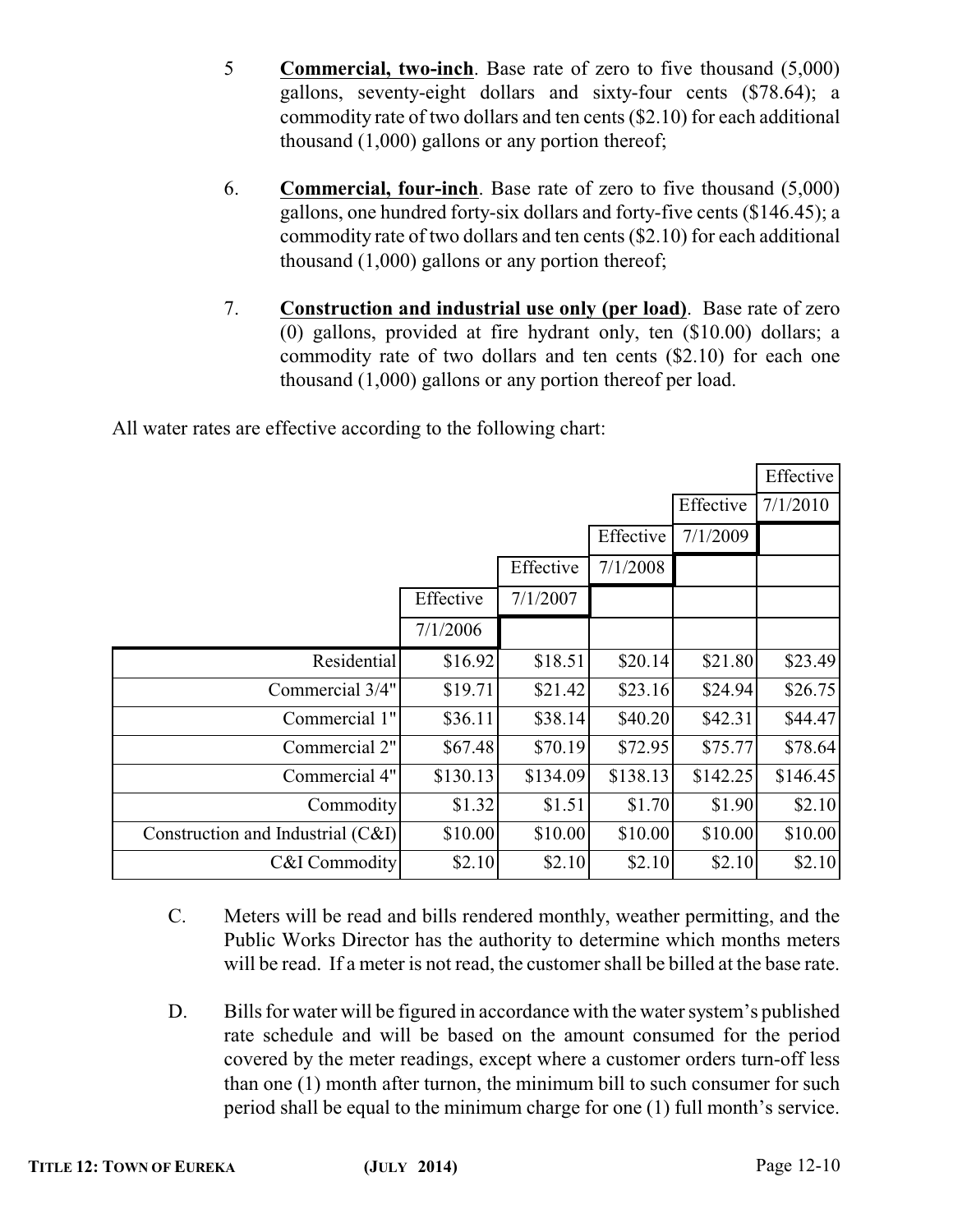- E. Readings from different meters will not be combined for billings.
- F. Bills are due when rendered, delinquent after ten (10) days and if not paid in fifteen (15) days, penalties may be levied and service may be discontinued. A ten (\$10.00) dollar fee will be added to any account for each certified letter sent for delinquent payment.
- G. Failure to receive bills or notices shall not prevent such bills from becoming delinquent nor relieve the customer from payment.
- H. Service discontinued for nonpayment of bills will be restored only after bills are paid in full and the water turn-on fee of twenty-five (\$25.00) dollars paid in advance.
- I. Any resident(s), sixty-two (62) years of age or older, being billed for residential service and with a combined income of less than eleven thousand two hundred five (\$11,205) dollars, per year, per household, is eligible for a fifty percent (50%) senior discount on the base rate water fee for the property on which the resident(s) reside, but not the commodity rate. This discount sunsets and is no longer available after June 30, 2011. To apply for this discount, such residents must first submit an application to the Public Works Director with current information (e.g. a W-2 form or 1099 form) to show proof of income and proof of age. The application must be renewed on or before April 15<sup>th</sup> each year. Failure to reapply for the senior discount by April 15<sup>th</sup> of each year will result in being charged the regular rate. The Public Works Director may refuse any application which, in the Director's opinion, fails to meet the foregoing requirements. The Director has the right to discontinue or alter the income requirements of this discount program at any time, without notice.

### .100 Turn-on fee

Turn-on fee must be paid to the Public Works Department before water is turned on, and the customer who is living in a mobile home (excluding installation in a mobile home park) must present a valid mobile home permit.

- .110 Annual review
	- A. The Board of County Commissioners will annually review the statement of expenditures and revenues of the town water system. The Board will use the information from the review, and recommendations from the County Treasurer, Auditors and the Public Works Director, to adjust schedules of rates, fees and charges for all service by the water system. System revenues shall be fully sufficient at all times, after making reasonable allowances for contingencies and errors in estimates to pay the operation and maintenance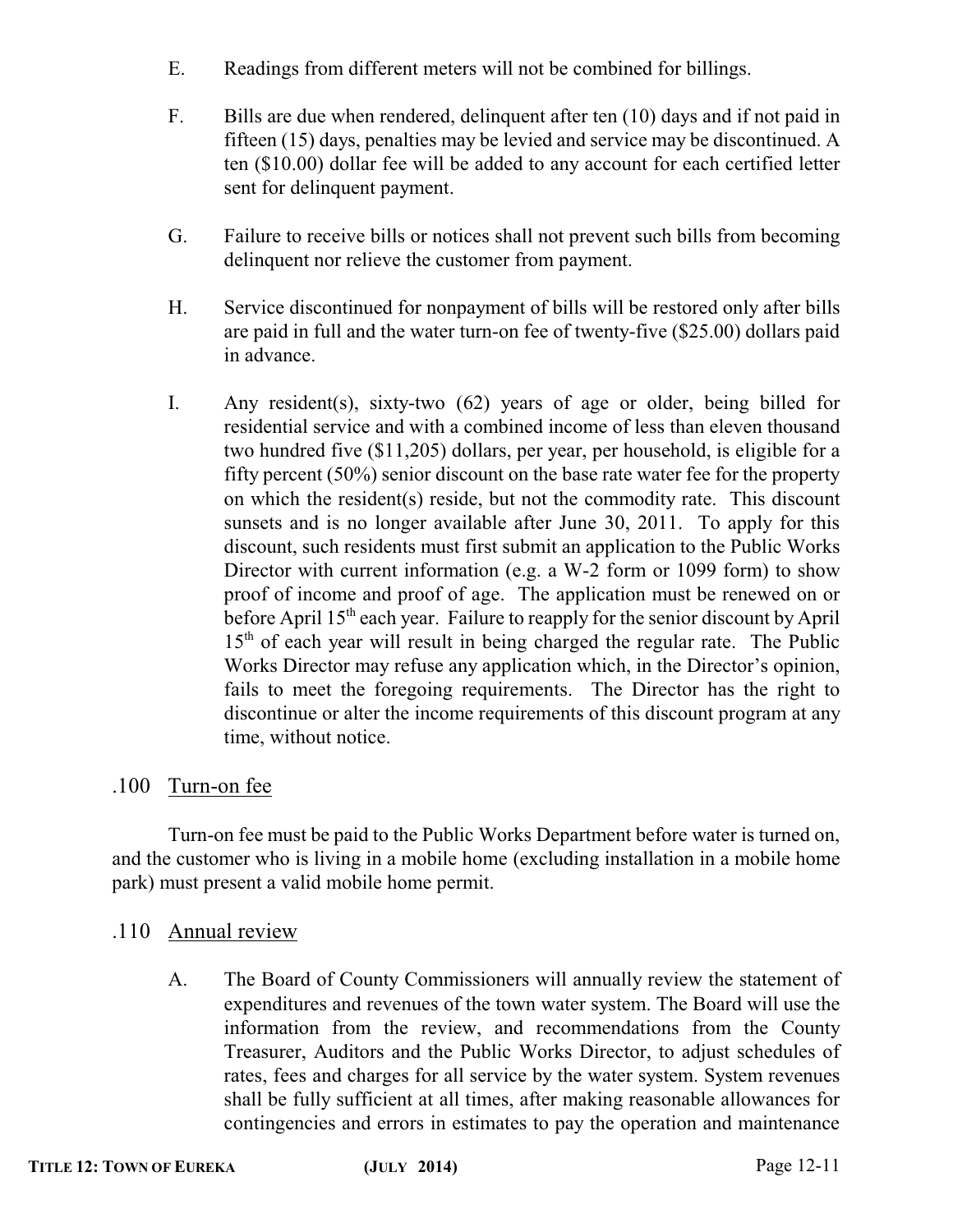expenses and produce net revenues to retire any outstanding indebtedness, and maintain any reserve accounts for system replacement and capital improvements.

B. If recommended action is not taken, the Board shall specifically address why recommended action was not taken.

#### .120 Service termination

- A. When the Public Works Department has discovered that a customer has obtained service by fraudulent means that customer service may be discontinued.
- B. The Public Works Department will not restore service to such customer until that customer has complied with this chapter and rules and reasonable requirements of the water system and the water system has been reimbursed for the full amount of the service rendered and the actual cost to the water system incurred by reason of the fraudulent use.
- C. For persons with or without online service, water may be obtained at the water spigot located at 701 South Main Street in Eureka from 8 a.m. to 4 p.m., Monday through Friday except holidays, at the rate set for residential service, by contacting the Public Works Office in person or by phone 237-5372. The Director reserves the right to discontinue the sale of such water after posting a thirty (30) day notice.
- D. **Non payment of bills**. The Board shall have the right to discontinue utility service to any customer after giving proper notice in writing that the customer's bill for water and/or sewer service has been delinquent for at least forty five (45) days:
	- 1. Proper notice may be accomplished either by sending a notice by regular or certified mail to the address last given by customer or by posting a notice at the location receiving water and/or sewer service.
	- 2. The customer must respond with a written statement as to why the customer believes no justification exists for terminating the service(s) to the Public Works Office within five (5) business days from the date notice was sent or posted. If the customer fails to respond in writing within the five (5) business day period the service(s) shall be immediately discontinued thereafter. A final notice shall be posted at the location receiving water and/or sewer one (1) business day prior to discontinuing service(s).
	- 3. All written responses questioning bills shall be made to the Public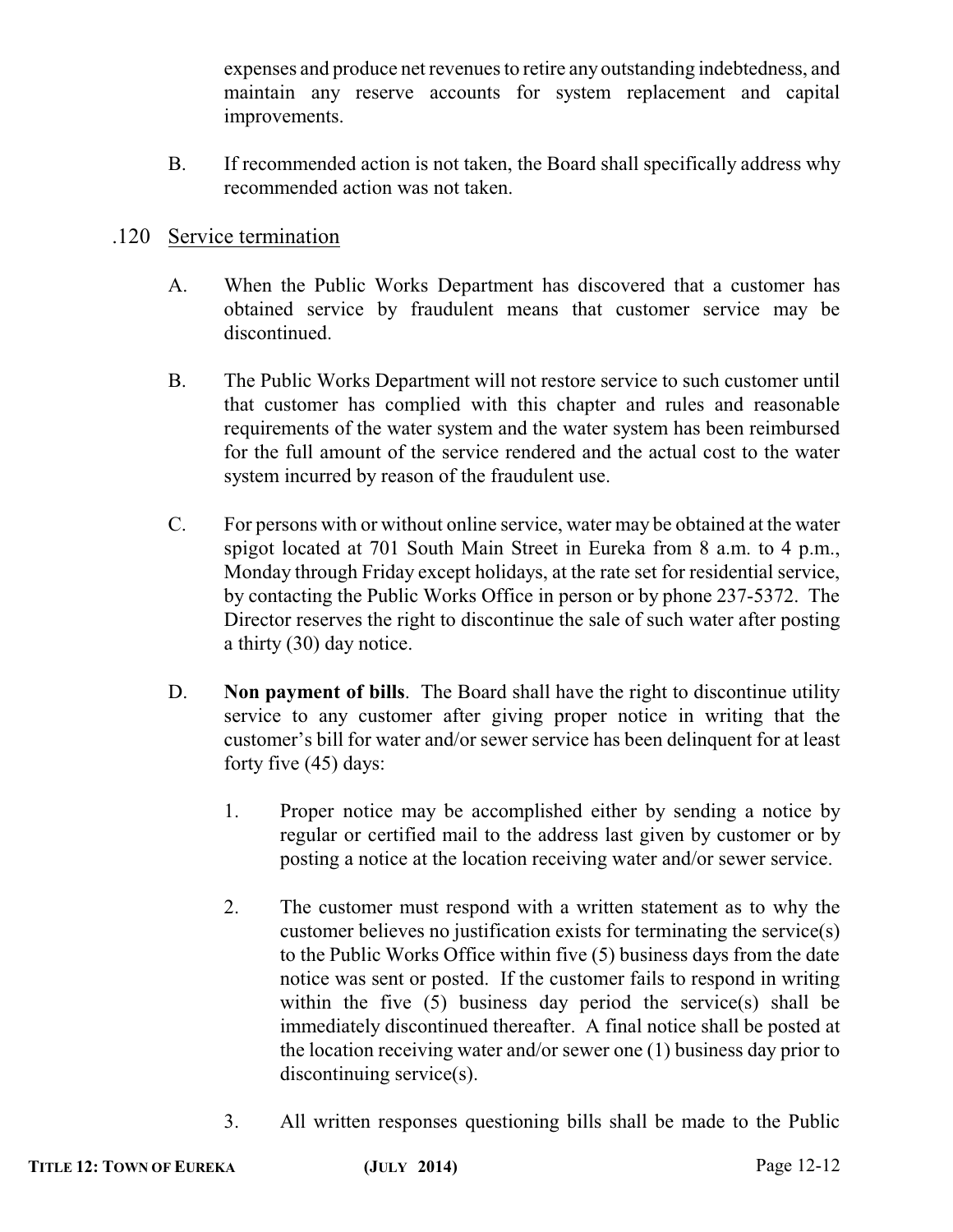Works Office. The Director, or designee, shall immediately set up an appointment to discuss the bill in question within five (5) business days of receipt of the written response.

- 4. The Director shall within three (3) business days give the customer a written decision as to whether or not the customer owes the utility for past services, what amount is due and due date of payment. If the customer fails to pay the amount stated by the due date stated then the service(s) shall be discontinued immediately.
- 5. Any failure on the part of the customer to inform the Department of a change of mailing address in writing shall not constitute a defense to whether proper notice was given.
- E. **Restoration of Service**. When service has been discontinued for violation of any section of this title, a reconnection charge of twenty-five dollars (\$25.00) will be charged.
- F. If service is discontinued due to lack of payment, water may still be obtained at the designated spigot as described in this chapter.
- .130 Service refusal
	- A. The Public Works Department may refuse to serve an applicant under the following conditions:
		- 1. If the applicant fails to comply with any of the provisions of this chapter;
		- 2. If the intended use of the service is of such a nature that it will be detrimental or injurious to existing customers;
		- 3. If in the judgment of the Public Works Department, the applicant's installation for utilizing the service is unsafe or hazardous or subject to freezing, or of such nature that service cannot be rendered.
	- B. The Board reserves the right to refuse or discontinue its service without notice for any of the following reasons:
		- 1. To prevent fraud or abuse;
		- 2. Customer's wilful disregard of Board's rules;
		- 3. Insufficiency of supply due to circumstances beyond the Board's control;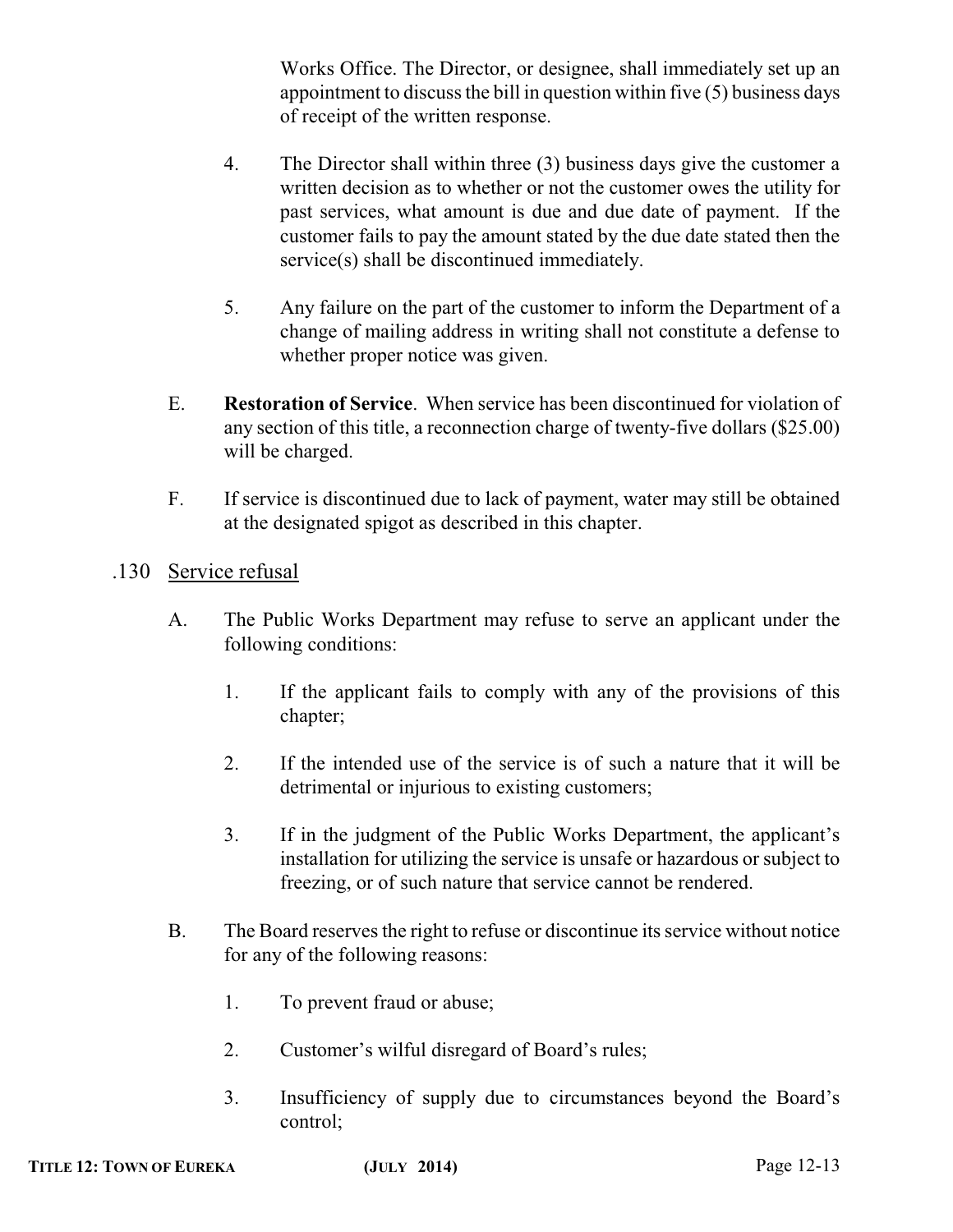- 4. Legal processes;
- 5. Direction of public authorities;
- 6. Strike, riot, fire, flood, accident or any unavoidable cause.
- C. The Board may, in addition to prosecution by law, refuse service to any customer who tampers with a meter or other measuring device.

### .140 Liability

- A. The water system may install its meter at the property line, on the customer's property or in a location mutually agreed upon.
- B. When two or more meters are to be installed on the same premises for different customers they shall be closely grouped and clearly designated to which customer it applies.
- C. The water system does not assume the responsibility of inspecting the customer's piping or apparatus and will not be responsible therefor.
- D. The water system, the Public Works Department, and Eureka County shall not be liable for damage of any kind whatsoever, resulting from water or the use of water on the customer's premises, unless such damage results directly from negligence on the part of the Public Works Department. The Department shall not be responsible for any damage done by or resulting from any defect in the piping, fixtures, or appliances on the customer's premises. The Department shall not be responsible for negligence of third persons, or forces beyond the control of the Department, resulting in any interruption of service.
- E. Under normal conditions, the customer will be notified of any anticipated interruption of service.

### .150 Customer responsibility

- A. Piping on the customer's premises must be so arranged that the connections are conveniently located with respect to the water system lines or mains.
- B. If the customer's premises is so arranged that the water system is called upon to provide additional meters, each place of metering will be considered as a separate and individual account.
- C. Where the meter is placed on premises of a customer a suitable place shall be provided by customer for placing such meter unobstructed and accessible at all times to the meter reader.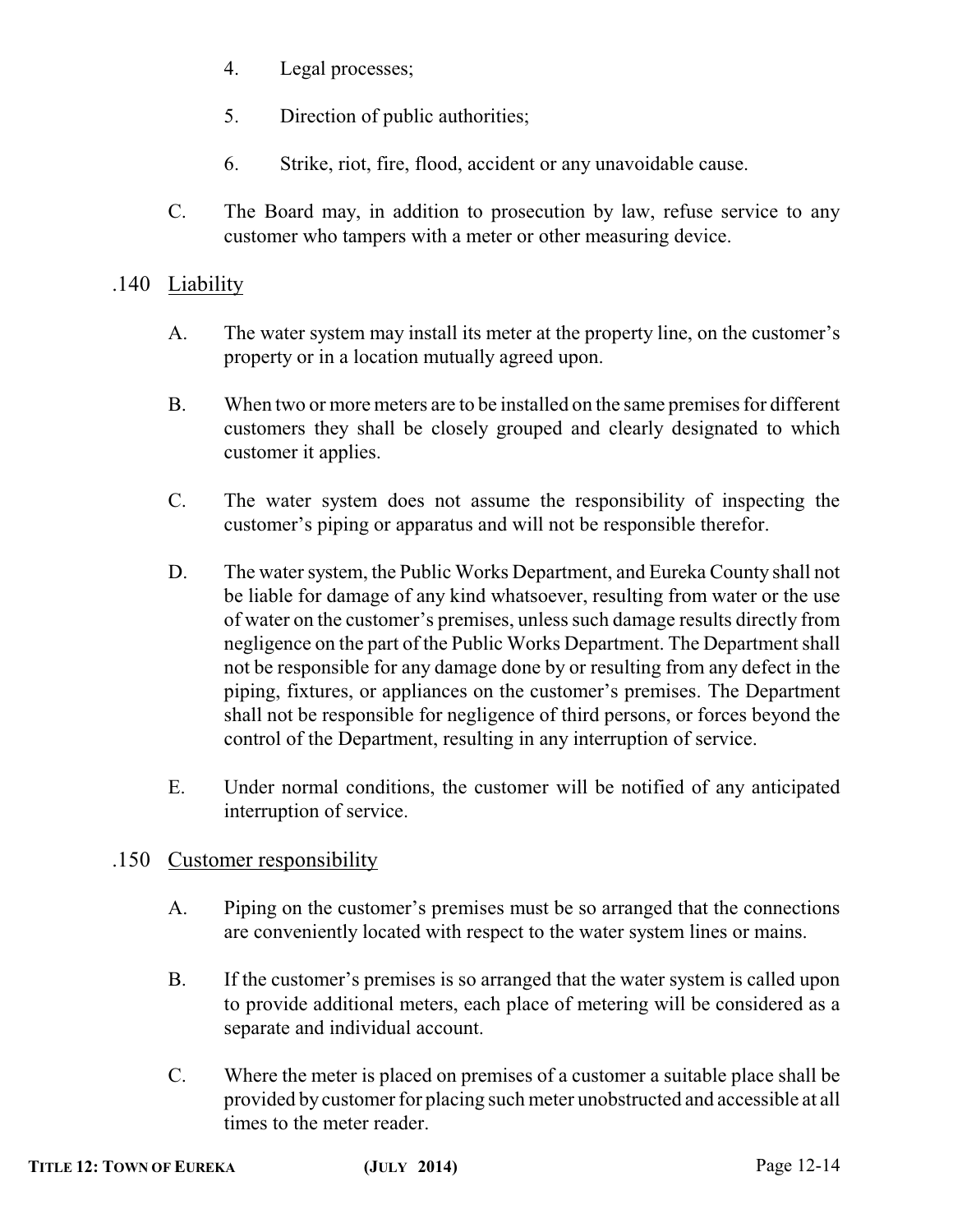- D. The customer shall furnish and maintain a private cutoff valve on the customer side of the meter, and the Pubic Works Department will provide a like valve on the Department side of such meter.
- E. The customer's piping and apparatus shall be installed and maintained by the customer at the customer's expense, in a safe and efficient manner and in accordance with the Public Works Department's rules and in full compliance with the sanitary regulations of the State.
- F. The customer shall guarantee proper protection for the Public Works Department property placed on the customer's premises and shall permit access to it only by authorized representatives of the Department.
- G. In the event that any loss or damage to the property of the Public Works Department or any accident or injury to persons or property is caused by or results from the negligence or wrongful act of the customer, his agents, or employees, the cost of the necessary repairs or replacements shall be paid by the customer to the Department and any liability otherwise resulting shall be assumed by the customer.
- H. The amount of such loss or damage or the cost of repairs shall be added to the consumer's bill and if not paid, service may be discontinued by the Department.

### .160 Prohibited water uses

Water furnished by the water system shall be used for domestic or commercial consumption by the customer, members of his/her household, and employees only. The customer shall not sell water to any other person or permit any other person to use said water. Water shall not be used for irrigation, fire protection nor other purpose except that when water is available in sufficient quantity without interfering with the regular domestic and commercial consumption, in the area served, the water may be used for any other purpose. Disregard for this rule shall be sufficient cause for refusal or discontinuance of service.

### .170 Water main extensions

- A. Any owner of one or more lots or parcels of land desiring the extension of one or more water mains to serve such property shall make a written application therefor to the Board, said application to contain the legal description of the property to be served and any additional information which may be required by the Board, and be accompanied by a map showing the location of the proposed connections.
- B. Upon receipt of the application the Public Works Director shall make an investigation of the proposed extension and shall report his findings to the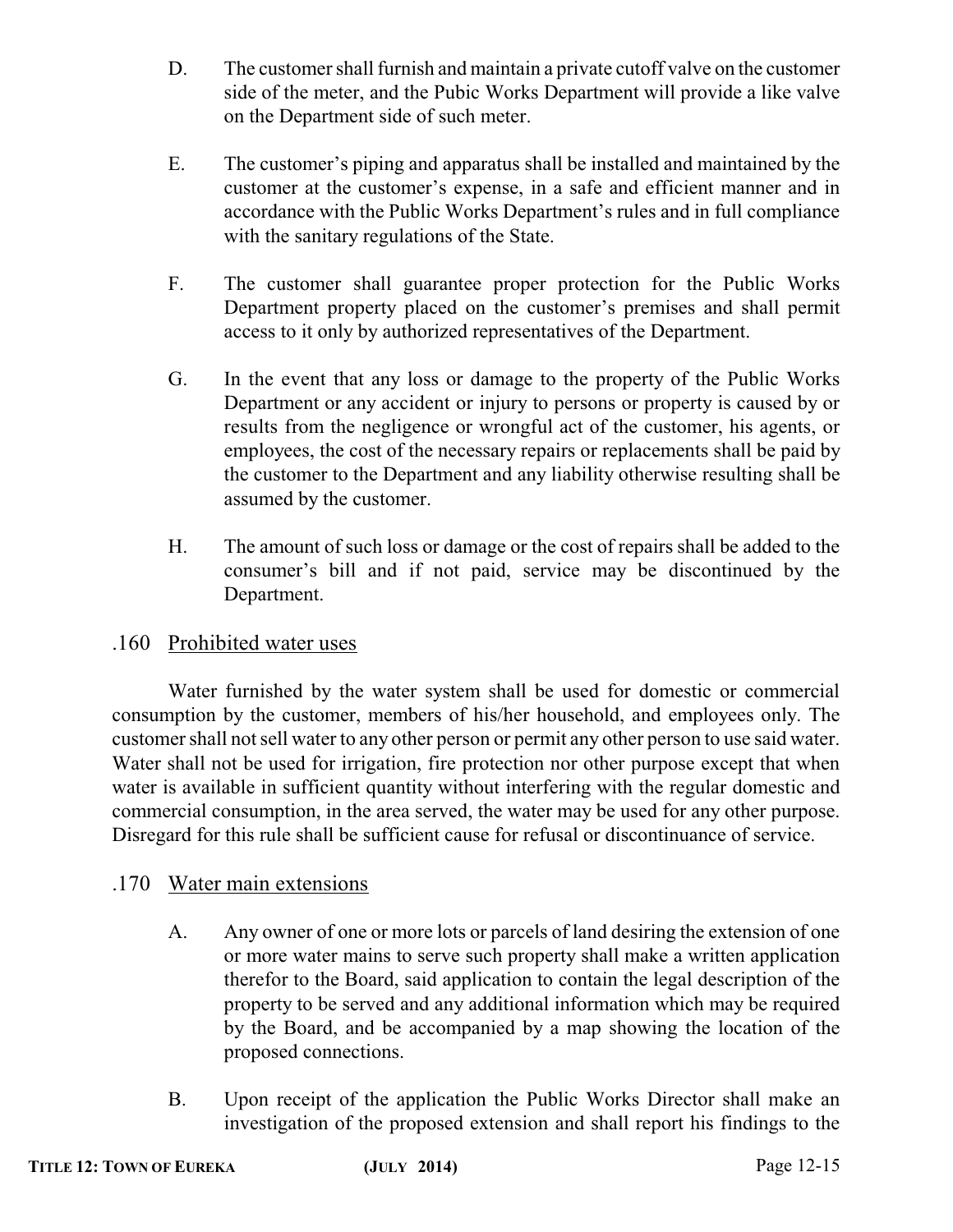Board, including the estimated cost thereof.

- C. The Board shall thereupon consider said application and report, and after such consideration, either reject or approve it.
- D. When the Board approves of the proposed main extension, the applicant shall advance the amount of such estimate and the line shall be installed by the Public Works Department or installed under contract by a licensed private contractor acceptable to the Board.
- E. Should the Board desire to install facilities greater than what is needed to meet the applicant's service demands, the cost of the excess size of facilities shall be borne by the Public Works Department, unless the Board shall determine that the increased size is necessary to serve the applicant.
- F. The size, type and quality of materials and location of the line shall be specified by the Public Works Department. The applicant will be required to secure all necessary right-of-way and easements for the construction of said lines.

### .180 Subdivisions

A person desiring to provide water service to a new subdivision shall make written application therefor to the Board. The application shall include a legal description and the name of the subdivision. It shall be accompanied by a copy of the tentative and/or final map of the plans, profiles and specifications for all construction improvements within the subdivision, including any water main extension. Upon receiving the application the Public Works Director shall make an investigation and survey of the proposed subdivision and shall report his finding to the Board, including a recommendation as to the facilities required.

### .190 Fire flow

All main extensions will be designed to receive maximum fire flow to the area being served.

### .200 Reimbursement for main extension

A. Where the cost of the main extension has been paid by the property owner, the Board shall thereafter, but not longer than ten (10) years after the date of said extension is originally connected to the town water system, collect a portion of the cost of the extension from any water user connecting to such extension. That fraction of the cost of such extension as approved by the Board shall be as the number of front feet or acreage, or combination of the two, held by said water user, bears to the total number of front feet or acreage or combination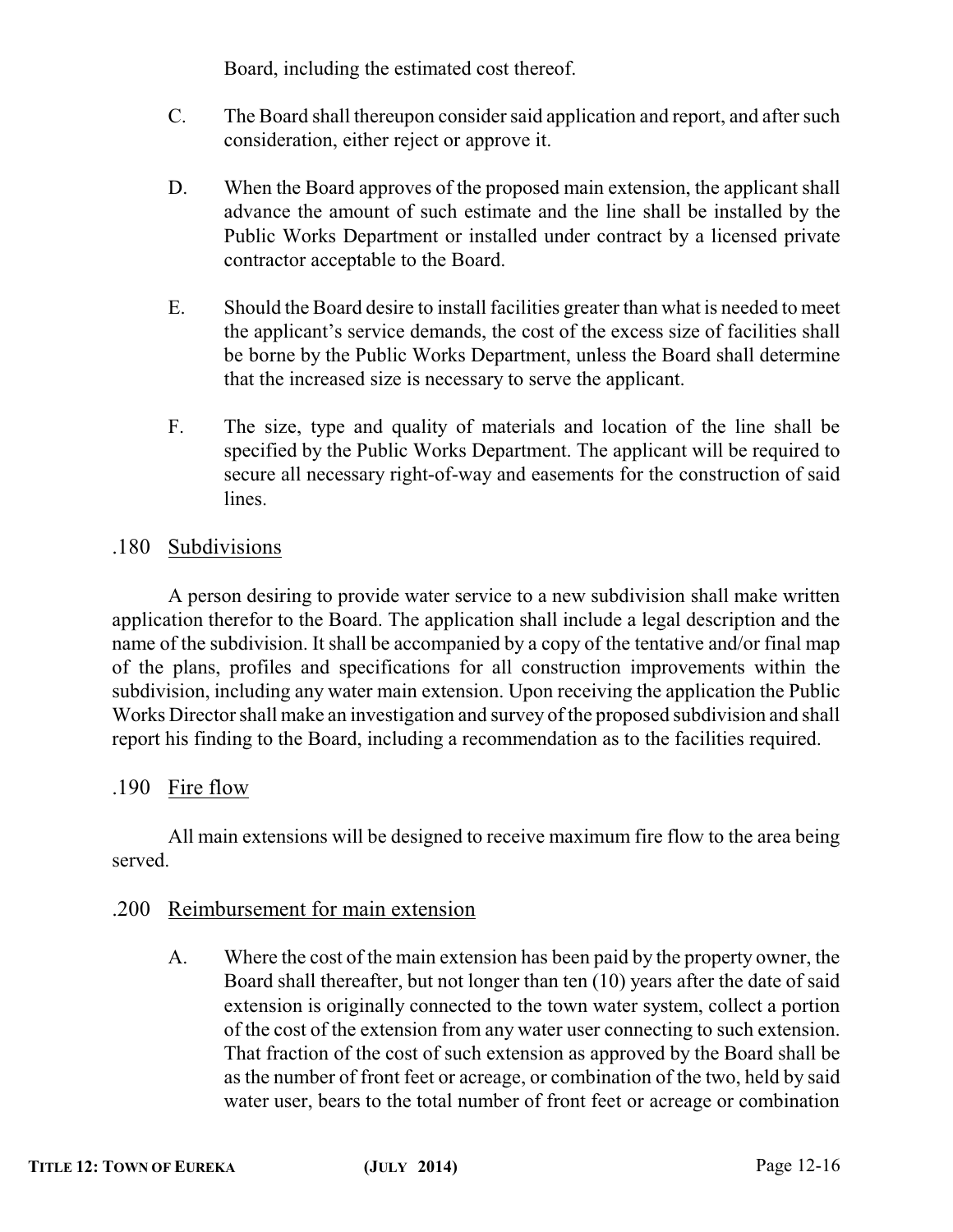of the two which may be served by such extension as determined by the Board at the time such extension is connected to the town water system. Such sums as are thus actually received by the Board shall be paid by the Board only to the property owner originally installing such extensions. The Board shall in no way be obligated to assure that the person making such extension is paid the total cost thereof in or to initiate any action or to incur any expense to collect any sums to be paid to property owners.

- B. When different property owners, including the Public Works Department, contribute to the making of the extension, such sums shall be refunded to such property owners pro rata according to the amount which they finally contributed towards the extension and pursuant to the preceding plan. This shall include the right of the Board to recover on a pro rata basis the cost of any over sizing participated in by the Board.
- C. Where special conditions exist in the opinion of the Board which justify reimbursement to persons paying the cost of a main extension on any other basis other than that provided above, the Board may authorize a special reimbursement contract by the Public Works Department and the person or persons requesting the main extension, and said special reimbursement agreement shall be made and entered into prior to commencement of the work.

### .210 Complaints - Adjustments

- A. If the customer believes his bill to be in error, he shall present his claim, in person, at the Public Works Department office before the bill becomes delinquent.
- B. Such claim, if made after the bill has become delinquent, shall not be effective in preventing discontinuance of service, as heretofore provided; the customer may pay such bill under protest and said payment shall not prejudice his claim.
- C. The Public Works Department will make special meter readings at the request of the customer for a fee of two (\$2) dollars; provided, however, that if such special reading discloses that the meter was over-read no charge will be made.
- D. Meters will be tested at the request of the customer upon payment to the Public Works Department of the actual cost to the Department of making the test; provided, however, that if the meter is found to over-register beyond three percent (3%) of the correct volume no charge will be made.
- E. If the seal of a meter is broken by other than the Public Works Department representative or if the meter fails to register correctly or is stopped for any cause, the customer shall pay an amount estimated from the record of his previous bills and/or from other proper data.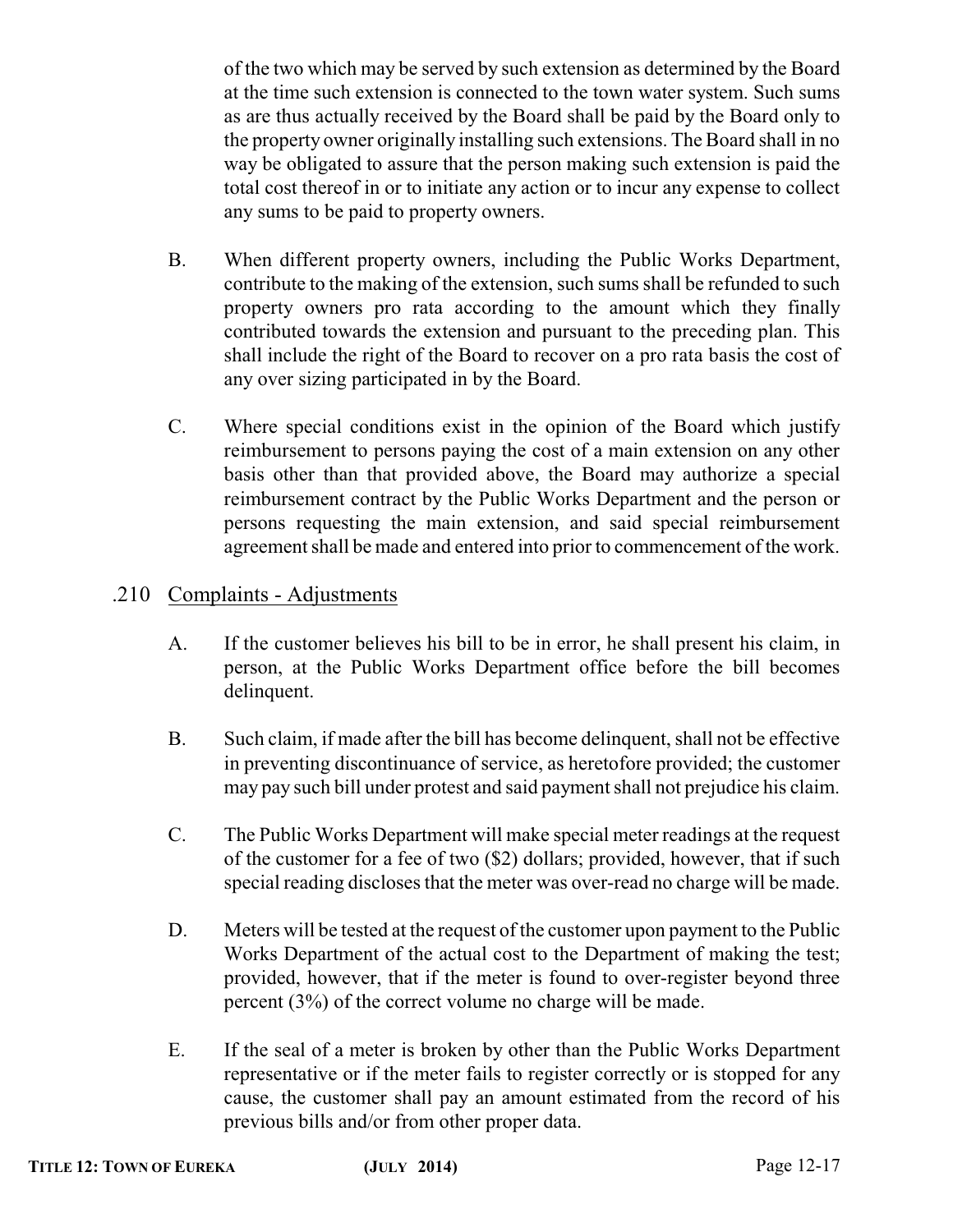F. Customers who request water bacteriology and chemistry testing because of smell, odor, or health requirements will be charged the health laboratory fee plus fifteen percent (15%) to cover handling and postage.

### .220 Appeals

The Board shall review any decision made by the Public Works Director or his representatives or agents in interpreting, applying or enforcing the provisions of this chapter after the receipt of any application or petition in writing, requesting a review of such decision. In exercising its powers of review, the Board may, in conformity with the provisions of the law, reverse or affirm wholly or partly, or maymodify the order, make such order, requirement or determination as ought to be made. The Board may also initiate a review of the Director's interpretation of the provisions of this chapter by a motion and by a vote of a majority of the members present. In all cases the decision of the Board shall be final.

### .230 Violation - Penalty

Any person, firm or corporation violating any of the provisions of this chapter shall be guilty of a misdemeanor violation and on conviction thereof shall be punished by a fine in any sum not exceeding one thousand (\$1,000) dollars or by imprisonment in the County jail for a period of not to exceed six (6) months or by both such fine and imprisonment. Each day's violation of the provisions of this chapter may be deemed a separate offense.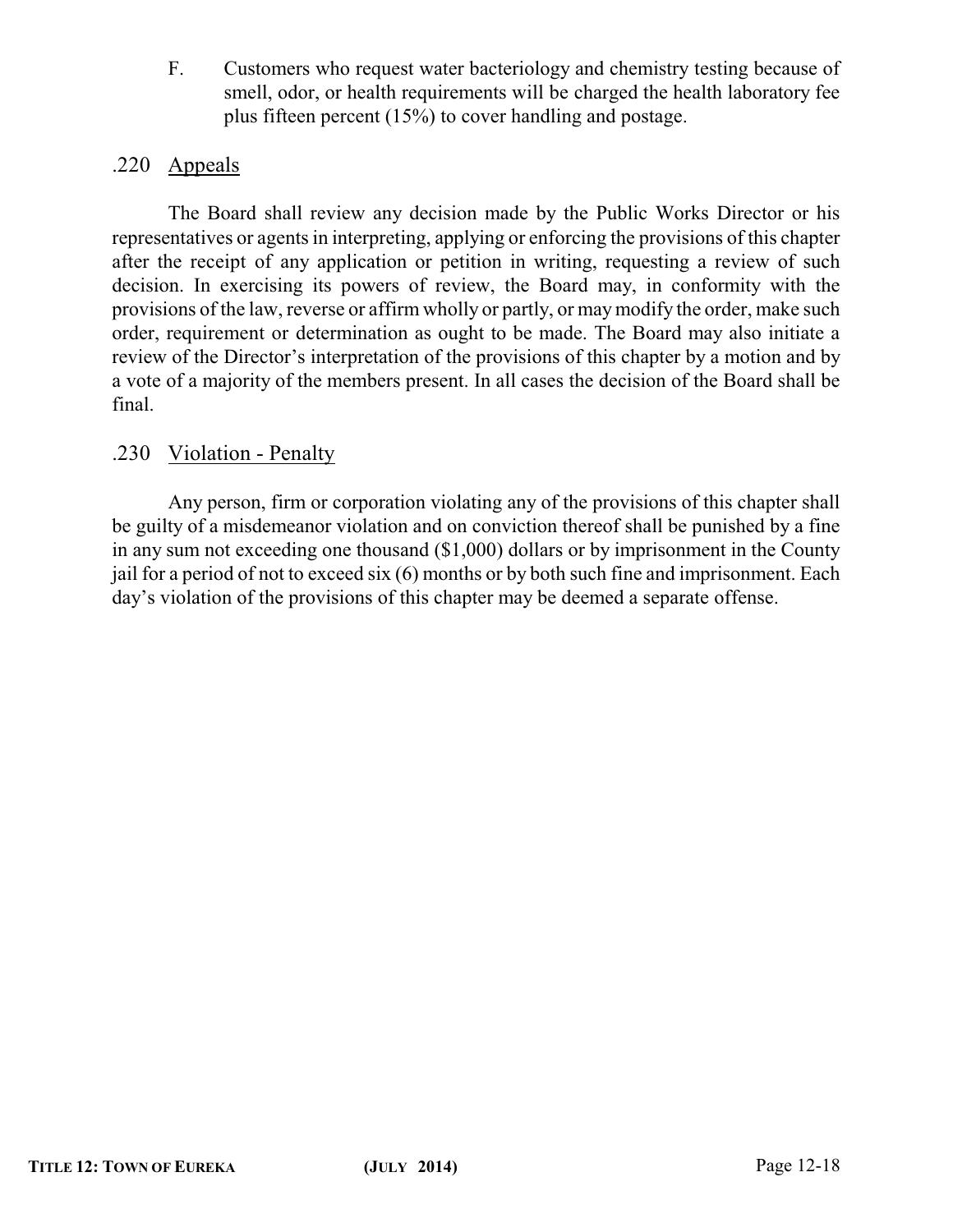### .010 Definitions

As used in this chapter, unless the context requires otherwise, the following are to mean:

- 1. **Board** means the Board of County Commissioners.
- 2. **BOD** (denoting biochemical oxygen demand) means the quantity of oxygen utilized in the biochemical oxidation of organic matter under standard laboratory procedure in five (5) days at twenty (20) degrees Centigrade expressed in parts per million by weight.
- 3. **Connection charges** means a fee charged new customers in order to equalize the investment in plant, equipment and other facilities made by present sewer users in the town of Eureka. The charge is for the right of service in the system.
- 4. **Department** means the County Department of Public Works.
- 5. **Director** means the Director of Public Works or any of his duly authorized representatives.
- 6. **Eureka town sewer system** means the system of conduits, pumps, treatment plants and structures used for the purpose of conveying in any manner, and conveying to final points of disposal all wastes of any nature permitted by this chapter to enter said system. Specifically included as integral parts of the system are all conduits of any nature forming a part of the general network of conduits or connected directly or indirectly to said network; all pumps, treatment plants and structures of any kind used in connection with the collection, treatment and disposal of the waste handled by the system; and all appurtenances to any of the above, either physically or functionally connected therewith. Sanitary sewers, as defined herein, are all included as parts of the town sewer system.
- 7. **Fixture unit** means a lavatory, a toilet or an equivalent drain.
- 8. **Hookup charge**. See "tap fee."
- 9. **Industrial wastewater** means all wastewater of the community excluding normal domestic wastewater and uncontaminated water (groundwater, rainwater and surface drainage).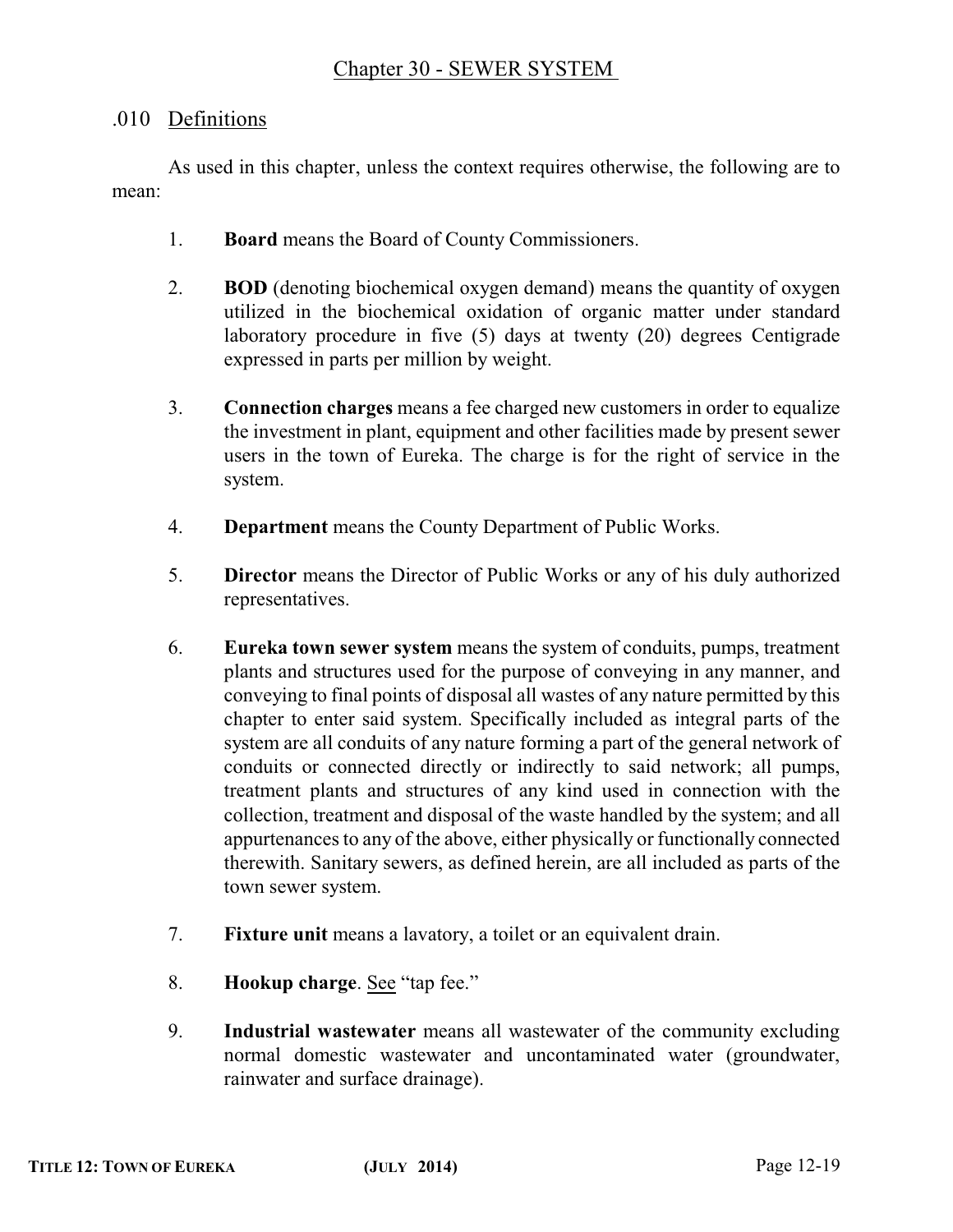- 10. **Infiltration** means the quantity of groundwater that leaks into a pipe through joints, porous walls or breaks.
- 11. **Inflow** means the quantity of unpolluted water that enters the sewage system through sources other than infiltration, i.e., combined sewers, roof ladders, surface water entering through manhole covers, excess normal domestic water consumption, etc.
- 12. **Premises** means a continuous tract of land, building or group of adjacent buildings under a single control with respect to use of sanitary sewage facilities and responsibility therefor. Subdivision of such use or responsibility shall constitute a division into separate premises as herein defined, except that where more than one dwelling is being served by the same sanitary sewer lateral (service connection) in which case each of said dwellings shall constitute a separate premises and shall be subject to the same separate charges as if separate single-family dwellings.
- 13. **Sanitary sewers** means those sewers which are designated to carry all waste matter permitted by this chapter to enter the system other than surface drainage water.
- 14. **Storm sewers** means those sewers which are designated to carry surface drainage water and such other waters as are not required to be disposed of through the sanitary sewer system, in accordance with the provisions hereinafter set forth.
- 15. **Suspended solids** means solids that either float on the surface of or are in suspension in water, sewage, or other liquids, and which are removable by laboratory filtering.
- 16. **Tap fee** or **hookup charge** means a charge made by the Department for installation of a service to a future customer presently without service. The cost covers the installation of the service lateral from the main to the property line and the connection to the main. The service lateral will be plugged by the Department and left for the property owner to connect his building sewer.

### .020 Prohibited discharge

- A. Sewage, waste or any matter having any of the following characteristics shall, under no conditions, be discharged into, be placed where they might find their way into, or be allowed to run, leak or escape into any part of the sewer system:
	- 1. Ashes, cinders, sand, earth, coal, rubbish or any matter which is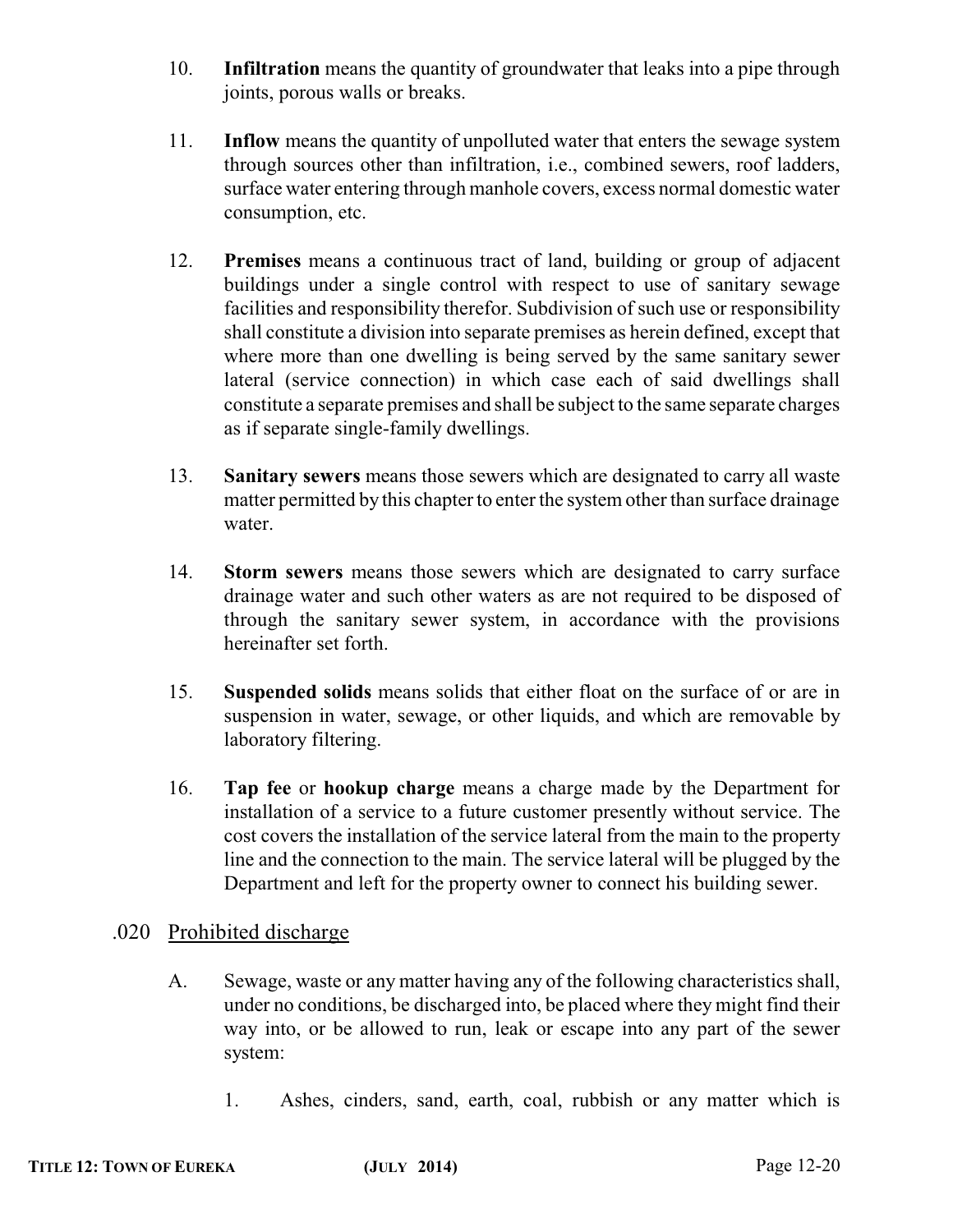chemically or physically stable for at least five (5) days at twenty (20) degrees centigrade or which would form a deposit or obstruction or damage or reduce the capacity of the sewer into which it was placed;

- 2. Inflammable, explosive or poisonous liquids, gases or solids or any matter which after entrance into a sewer might reasonably be expected to form in any way such flammable, explosive or poisonous liquids, gases or solids.
- 3. Liquid matter of any nature containing suspended solids in excess of one thousand (1,000) parts per million;
- 4. Matter of any nature containing five (5) day bio-chemical oxygen demand in excess of three hundred (300) parts per million or any petroleum products;
- 5. Animal or vegetable greases, oils or matter containing animal or vegetable greases or oil of any nature in excess of three hundred (300) parts per million;
- 6. Liquid matter with a hydrogen ion (pH) concentration below five and one-half (5.5) or above nine (9.0);
- 7. Any matter that would be poisonous to or inhibit the biological organisms associated with any sewage treatment process, and which, in the opinion of the Director, might interfere with the satisfactory operation of any treatment facility or any portion of the sewer system.
- B. Upon obtaining the written approval of the Director, sewage wastes or other matters herein excluded may be discharged into the sewage system upon the payment to the County of the additional costs for processing the same as hereinafter provided and set forth.

### .030 Prohibited storm sewer discharge

In addition to the matter excluded heretofore, all other matter of any nature shall be excluded from those parts of the sewer system designated by the Director as storm sewers, excepting only surface drainage waters. Such drainage water shall be directed into storm sewer only under the authorization and direction of the Director.

### .040 Prohibited sanitary sewer discharge

In addition to the matter excluded heretofore, all surface drainage water shall be excluded from all parts of the sewer system designated by the Director as the sanitary sewer system. This shall include roof drains and other sources of uncontaminated water.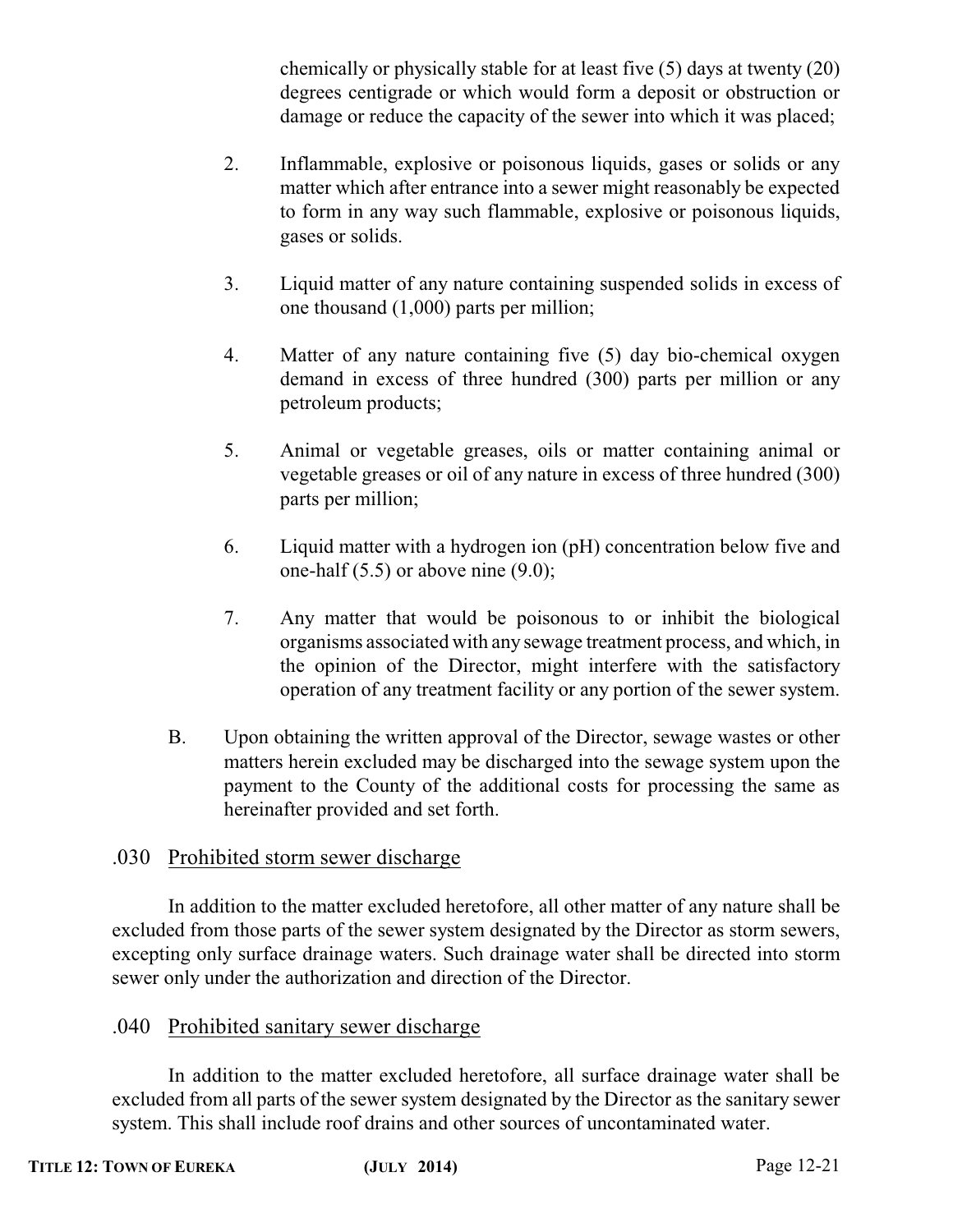#### .050 Sewer and attachment inspection

The Director, or other authorized County officials or employees of the County may enter upon premises drained by any side sewer or connected with any public sewer at all reasonable hours to ascertain whether or not the provisions of this chapter relative to sewerage have been followed. If such sewer, or its attachments, are in conflict with the provisions of any law or ordinance in regard thereto, the owner of said premises, or his agent, shall, upon notice, cause such sewer or its attachments to be so altered, repaired or reconstructed as to make them conform to the requirements of the laws and ordinances within fifteen (15) days from the time of receipt of such notice.

#### .060 Testing of sewage waste

The Director or other authorized County officials or employees of the County may enter upon any and all premises at all reasonable times for the purpose of inspection, observation, measurement, sampling and testing of sewage waste in accordance with the provisions of this chapter; and it is unlawful for any person to prevent or attempt to prevent any such entrance or obstruct or interfere with any such officer or employee while so engaged.

#### .070 Septic tank contents

It is unlawful for anyone to discharge the contents of any septic tank, cesspool or chemical toilet into the sewer system of the town except in accordance with the provisions of this chapter.

#### .080 Septic tank discharge

The Director shall designate in writing the particular points where the contents of septic tanks, cesspools or chemical toilets can be discharged into the sewer system, and the manner in which said contents shall be discharged. No matter prohibited from sewers by this chapter shall be permitted to be so discharged.

#### .090 Waste character determination

Before any matter of any nature may be discharged into the sewer system, which discharge might reasonably be considered a violation of this chapter, the controlling characteristic of such matter shall be determined to the satisfaction of the Director. The responsibility of initiating such determinations, of any costs involved, and of submitting the results and the decision as to whether or not a permit shall be issued, shall be the responsibility of the Director. The fact that any matter has been discharged into the sewer system prior to the passage of this chapter or subsequent thereto but without any objection from the Director does not constitute a valid right to so discharge such matter. If, upon discovery by the Director at any time that any matter being discharged into the sewer does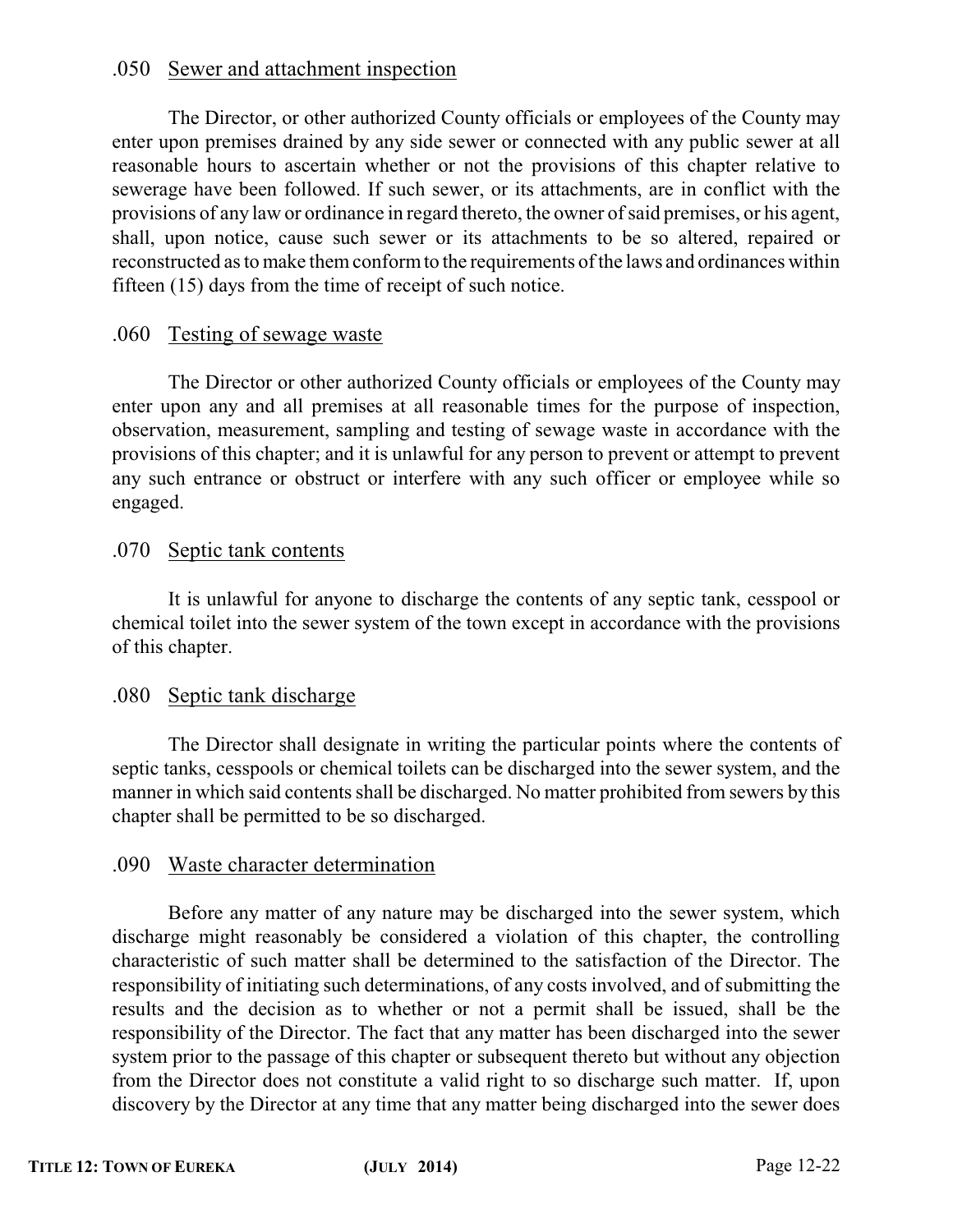not conform to the requirements of this chapter, the Director may immediately stop the discharge of such matter into the sewer system.

#### .100 Sewage pretreatment

When at any time it becomes necessary or desirable to discharge into the sewer system any matter from any source which does not conform to the requirements outlined in this chapter, it is required that such matter may be discharged into the sewer system, the producer thereof shall pre-treat same at his own expense to a degree that will produce an effluent which does conform to said requirements. Such pretreatment plants shall be understood to include grease traps, chemical or biochemical plants, sedimentation chambers and any other devices which effect a change of any nature in the characteristics of the matter being treated. Any and all such devices and equipment shall be subject to the approval of the Director, shall not be put into operation without a written permit of approval issued by the Director, shall be provided with all necessary features of construction to permit inspection of operations and testing of material passing through them and shall be open to the inspection of the Director at any time; but the producer, in lieu of the treatment of said sewage, as herein above provided for, may, with the written approval of the Director being first obtained, discharge said sewage, waste, or other matter into said sewage system, subject to the provisions of this chapter and subject to the payment of the additional cost of the treatment hereof, as hereinafter provided.

#### .110 Sewer use charges

- A. Users shall be divided into classes of residential, commercial 1, commercial 2, commercial 3, commercial 4 and industrial 1.
- B. The percentage of usage for each class shall be determined and applied to the total cost (operation and maintenance plus replacement) to determine each class's share of the total cost.
- C. Each class's share shall be divided by the number of users in that class to determine the rate. The schedule is as follows, and may be changed from time to time by resolution of the Board:

|                 | Percentage     |              | Total Annual         |                                     | Share         | Number   |                                     | Annual   | Monthly |
|-----------------|----------------|--------------|----------------------|-------------------------------------|---------------|----------|-------------------------------------|----------|---------|
| Classes         | of Use         |              | <b>Estimate Cost</b> |                                     | of Cost       | of Users |                                     | Rate     | Rate    |
| Residential     | 77.8           | $\mathbf{X}$ | 37,128.00            | $\!=$                               | \$21,168/     | 196      | $=$                                 | \$108.00 | \$9.72  |
| Commercial 1    | 11.1           | $\mathbf{x}$ | 37,128.00            | $\hspace*{0.4em} = \hspace*{0.4em}$ | 5,376/        | 28       | $\hspace*{0.4em} = \hspace*{0.4em}$ | 192.00   | \$17.16 |
| Commercial 2    | 3.6            | X            | 37,128.00            | $\hspace*{0.2cm} = \hspace*{0.2cm}$ | 2,376/        | 9        | $\hspace*{0.2cm} = \hspace*{0.2cm}$ | 264.00   | \$23.53 |
| Commercial 3    | 7.5            | $\mathbf{x}$ | 37,128.00            | $=$                                 | 8,208/        | 19       | $\!\!\!=\!\!\!\!$                   | 432.00   | \$38.40 |
| Commercial 4 -- |                |              |                      |                                     |               |          |                                     |          |         |
| Industrial 1    | $\sim$ $ \sim$ |              |                      |                                     |               |          |                                     |          |         |
|                 | 100.0%         |              |                      |                                     | $$37,128.00*$ |          |                                     |          |         |

\* Total Annual Estimated Cost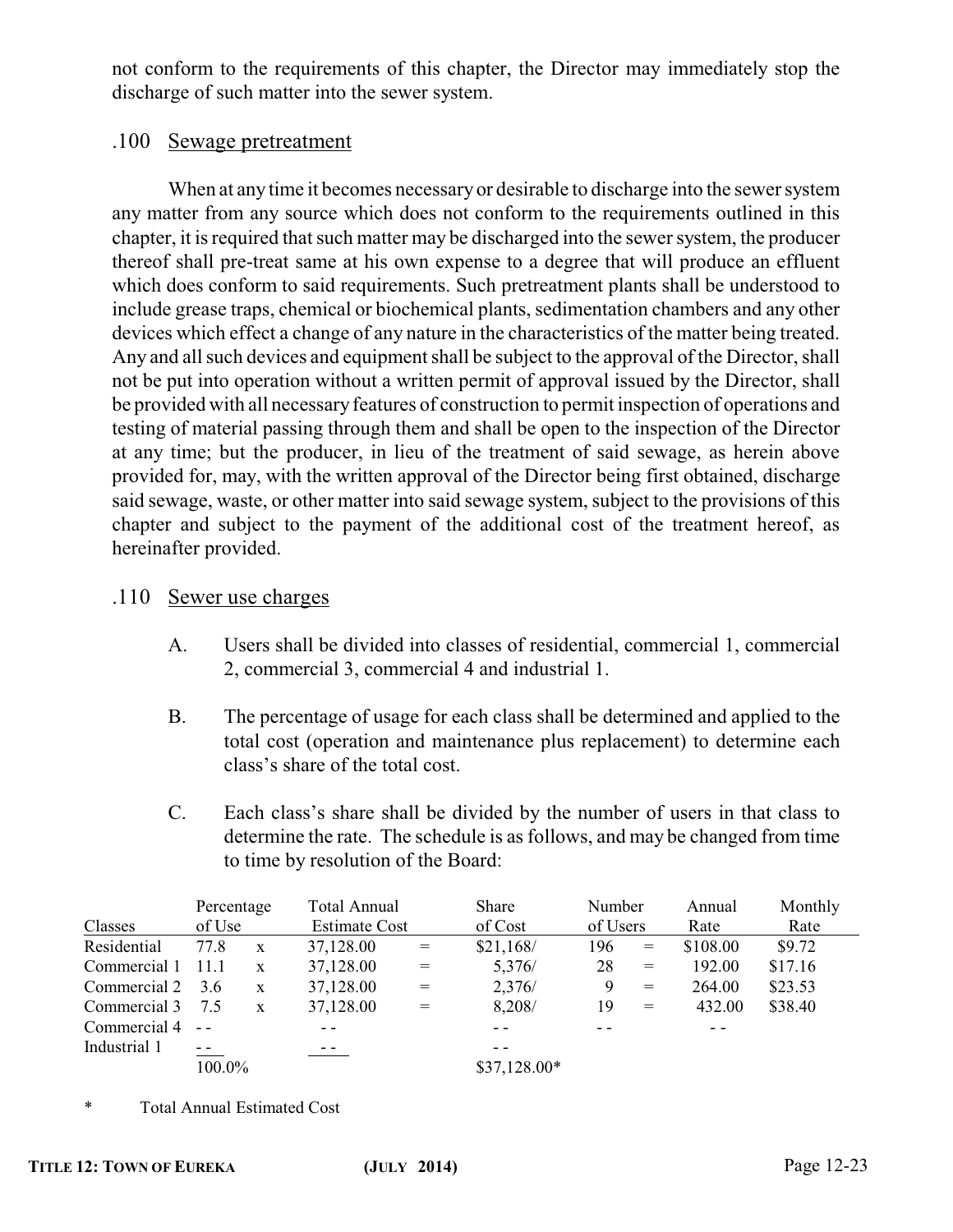These sewer rate charges will be effective according to the following chart:

|              |           |           |           |           | Effective |
|--------------|-----------|-----------|-----------|-----------|-----------|
|              |           |           |           | Effective | 7/1/2010  |
|              |           |           | Effective | 7/1/2009  |           |
|              |           | Effective | 7/1/2008  |           |           |
|              | Effective | 7/1/2007  |           |           |           |
|              | 7/1/2006  |           |           |           |           |
| Residential  | \$5.10    | \$6.22    | \$7.37    | \$8.53    | \$9.72    |
| Commercial 1 | \$6.66    | \$9.21    | \$11.81   | \$14.46   | \$17.16   |
| Commercial 2 | \$7.83    | \$11.64   | \$15.52   | \$19.49   | \$23.53   |
| Commercial 3 | \$10.87   | \$17.55   | \$24.36   | \$31.31   | \$38.40   |

Annual Contribution of Sewage From Various Classes

| Residential  | $0 - 100,000$ Gallons |  |
|--------------|-----------------------|--|
| Commercial 1 | $0 - 60,000$ Gallons  |  |
| Commercial 2 | $0 - 210,000$ Gallons |  |
| Commercial 3 | $0 - 400,000$ Gallons |  |
| Commercial 4 | $0 - 650,000$ Gallons |  |
| Industrial 1 | (For Future Use)      |  |

- D. Basis of contribution will be estimated annual volume according to the attached table.
- E. The above use classification is based upon use discharging sewage of normal strength (normal domestic sewage) and at normal flow rates.
- F. No user shall be allowed to discharge sewage flows that exceed the volumes contributing within the time periods specified in the following table without the written approval of the Director:

### **MAXIMUM FLOW RATES**

|          | Total Volume Contribution As a Percentage of |
|----------|----------------------------------------------|
|          | Annual Contribution by Class (Upper Limit of |
| Period   | Table Contained in This Section)             |
| 24 Hrs.  | $4\%$                                        |
| 48 Hrs.  | $5\%$                                        |
| 72 Hrs.  | $7\%$                                        |
| 1 Week   | 10%                                          |
| 1 Month  | 25%                                          |
| 6 Months | 100%                                         |
|          |                                              |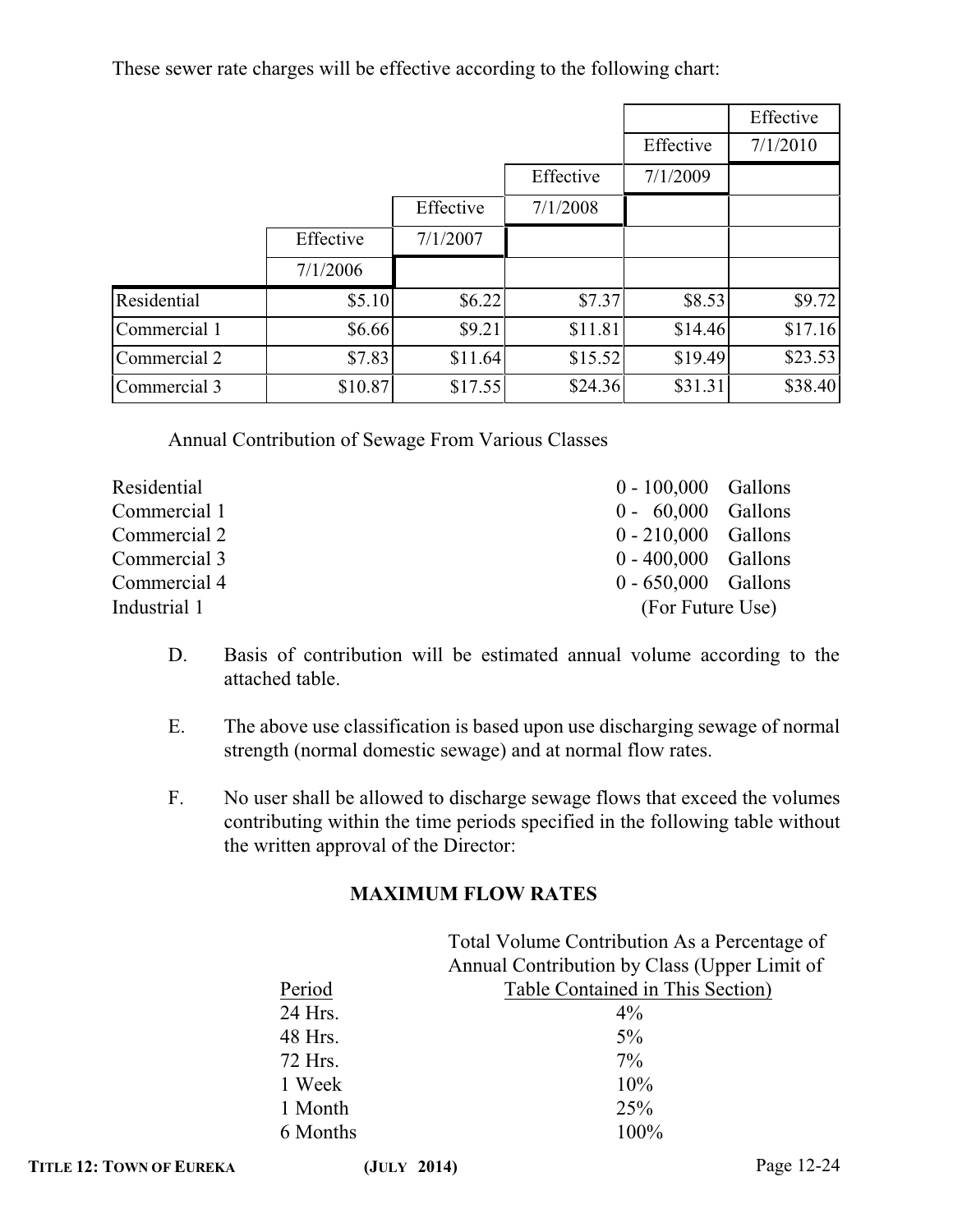- G. If determined to be necessary by the Director the user may be required to provide flow containment facilities on his premises to reduce flow contributions to within limits specified above. If determined to be acceptable to the Director, the user can be allowed to discharge if he is charged for a user class category that provides compliance with the maximum rates of flow as specified in this section without regard to what his total annual flow contribution is.
- H. When BOD, suspended solids, or other pollutant concentrations from a user exceed the range of concentration of these pollutants in normal domestic sewage, a surcharge added to a base charge, calculated above, will be levied. The surcharge will be computed by the model below:

 $C_s = B_c (B) + S_c (S) + P_c (P)$  ° V<sub>u</sub>

The unit of time shall be one (1) year based upon the following:

| $C_{\rm s}$    | $=$      | a surcharge for wastewaters of excessive strength.             |
|----------------|----------|----------------------------------------------------------------|
| $V_{\rm u}$    | $=$ $\,$ | volume contribution from a user per unit of time.              |
| B <sub>c</sub> | $=$      | O&M cost for treatment of a unit of biochemical oxygen         |
|                |          | demand (BOD).                                                  |
| B              | $=$      | concentration of BOD from a user above a base level.           |
| $S_c$          | $=$      | O&M cost for treatment of a unit of suspended solids           |
| S              | $=$      | concentration of SS from a user above a base level.            |
| $P_c$          | $=$      | O&M cost for treatment of a unit of any pollutants             |
| P              | $=$      | concentration of any pollutant from a user above a base level. |
|                |          |                                                                |

### I. **Biennial Review of Operation and Maintenance Charges**.

The Board of County Commissioners shall review not less often than every two (2) years the wastewater contribution of users and user classes, the total cost of operation and maintenance of the treatment works, and its approved user charge system. The Board of County Commissioners shall revise the charges for users or user classes to accomplish the following:

- 1. Maintain the proportionate distribution of operation and maintenance costs among users and user classes as required herein;
- 2. Generate sufficient revenue to pay the total operation and maintenance costs necessary to the proper operation and maintenance (including replacement) of the treatment works;
- 3. Apply excess revenues collected from a class of users to the costs of operation and maintenance attributable to that class for the next year and adjust the rate accordingly.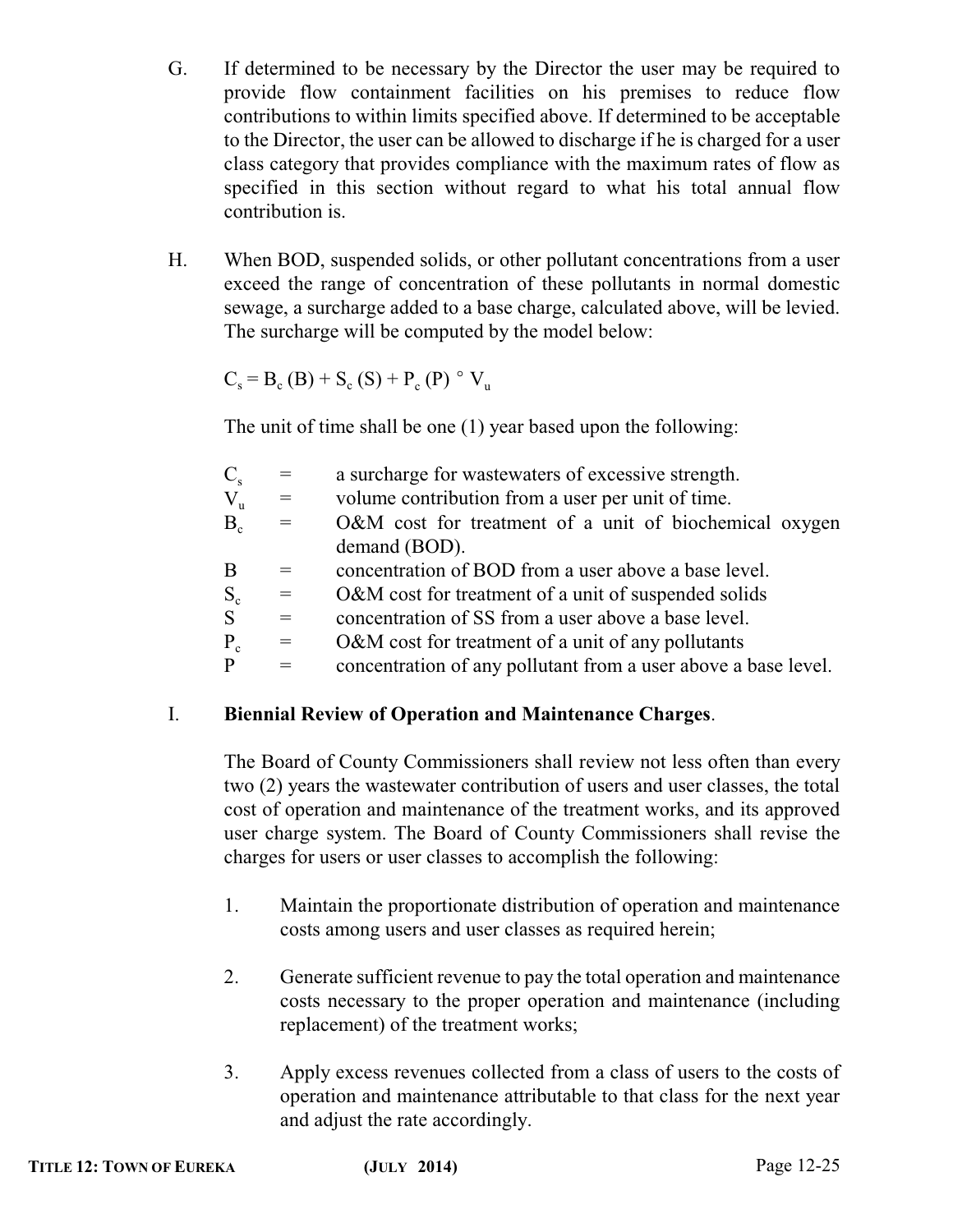#### J. **Notification**.

Each user will be notified, at least annually, in conjunction with a regular bill, of the rate and that portion of the user charges or ad valorem taxes which are attributable to wastewater treatment services.

#### K. **Inconsistent agreements**.

The Board of CountyCommissioners may have preexisting agreements which address:

- 1. The reservation of capacity in the town of Eureka treatment works, or
- 2. The charges to be collected by the Board of County Commissioners in providing wastewater treatment services or reserving capacity. This user charge system shall take precedence over any terms or conditions of agreements or contracts between the Board of County Commissioners and users (including industrial users, special districts, other municipalities, or federal agencies or institutions) which are inconsistent with the requirements of Section 204 (b) (1) (a) of the Act and the regulations of the U.S. Environmental Protection Agency, September 27, 1978.

#### .120 Sewer connection charges

For every initial or new connection made with the sewer system, there shall be charged an initial payment as a connection fee in accordance with the following schedule:

### **CONNECTION CHARGE SCHEDULE**

Connection charge shall be one hundred (100) times the monthly rate of the designated class of the new connection.

### .130 Unlawful installation

It is unlawful to so install, change, bypass, adjust or alter any metering device or any piping arrangement connected therewith as to show the quantity of sewage discharged from the premises to be less than the actual quantity.

### .140 Mandatory connection

Each owner of houses, buildings, or other properties used for human occupancy, employment, recreation, commercial, industrial or other like purposes situated within the areas of the town of Eureka shall connect to such sewer within ninety (90) days after such sewer is available for use wherever such public sewer line is within three hundred (300) feet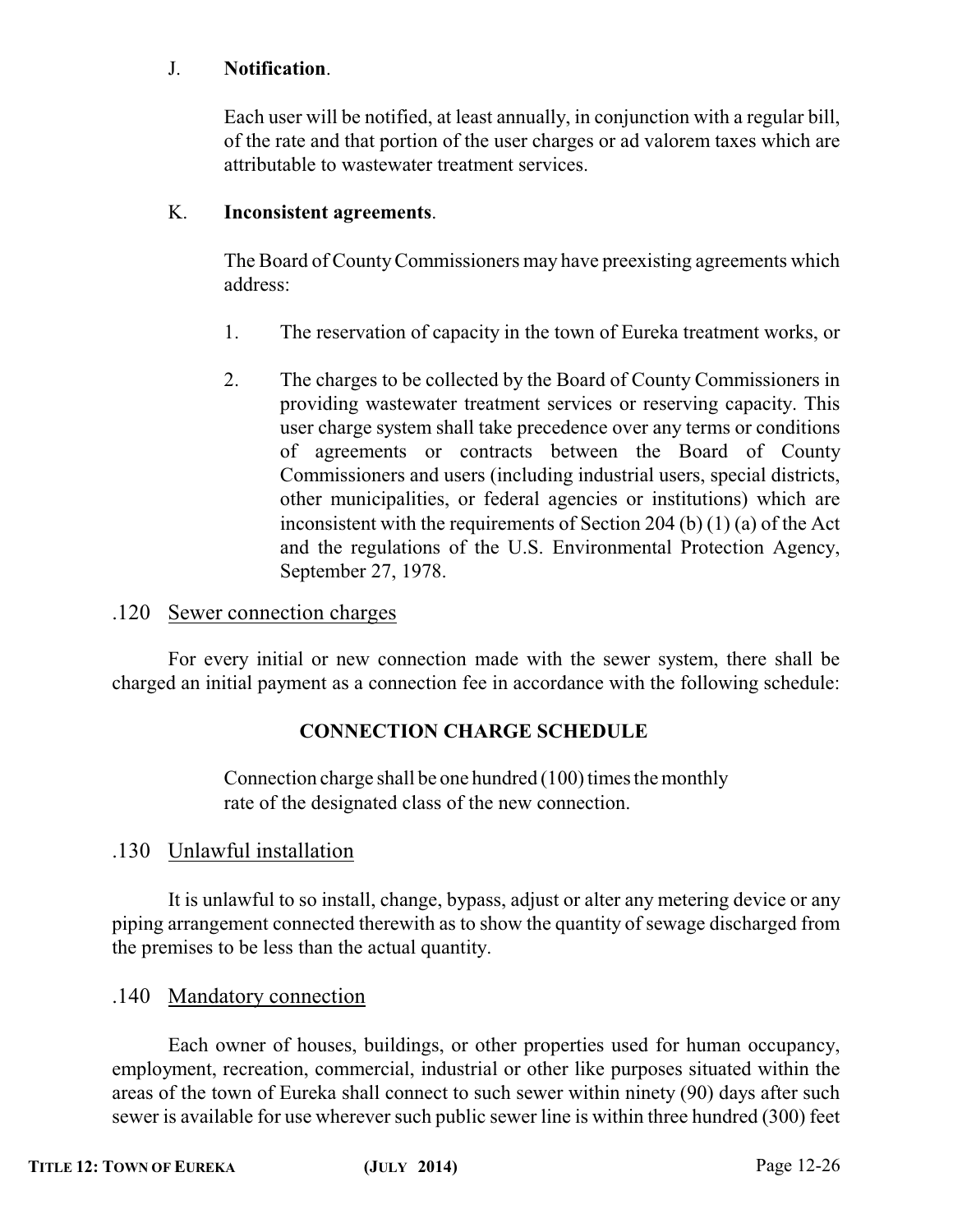of any building discharging sanitary or industrial waste. Connections to the sewer system are the sole responsibility of the owner of the property so connected.

### .150 Public sewer extension

- A. Any owner of one (1) or more lots or parcels of land desiring the extension of one (1) or more collectors or sewer interceptors to serve such property shall make a written application therefore to the Board, said application to contain the legal description of the property to be served and any additional information which may be required by the Board, and be accompanied by a map showing the location of the proposed connections.
- B. Upon receipt of the application the Director shall make an investigation of the proposed extension and shall report his findings to the Board including the estimated cost thereof.
- C. The Board shall thereupon consider said application and report, and after such consideration, either reject or approve it.
- D. All extensions thus provided for, in accordance with this chapter, shall be and remain the property of the Public Works Department.
- E. When the Board approves of the proposed sewer extension, the applicant shall advance the amount of such estimate and the line shall be installed by the Public Works Department or installed under contract by a licensed private contractor acceptable to the Board.
- F. Should the Board desire to install facilities greater than what is needed to meet the applicant's service demands, the cost of the excess size of facilities shall be borne by the Public Works Department, unless the Board shall determine that the increased size is necessary to serve the applicant.
- G. The size, type and quality of materials and location of the line shall be specified by the Public Works Department. The applicant will be required to secure all necessary rights-of-way and easements for the construction of said lines.
- H. Plans and specifications for the main extension shall be prepared by a qualified professional engineer registered in the State. This cost shall be considered part of the main extension cost and will be paid by the applicant. The plans and specifications shall be reviewed by the Director. The Director shall approve the plans and specifications prior to any construction commencing. The Director or his authorized representative shall inspect the construction of any main extension and sewer connections, and accept in writing said construction prior to it being put into service.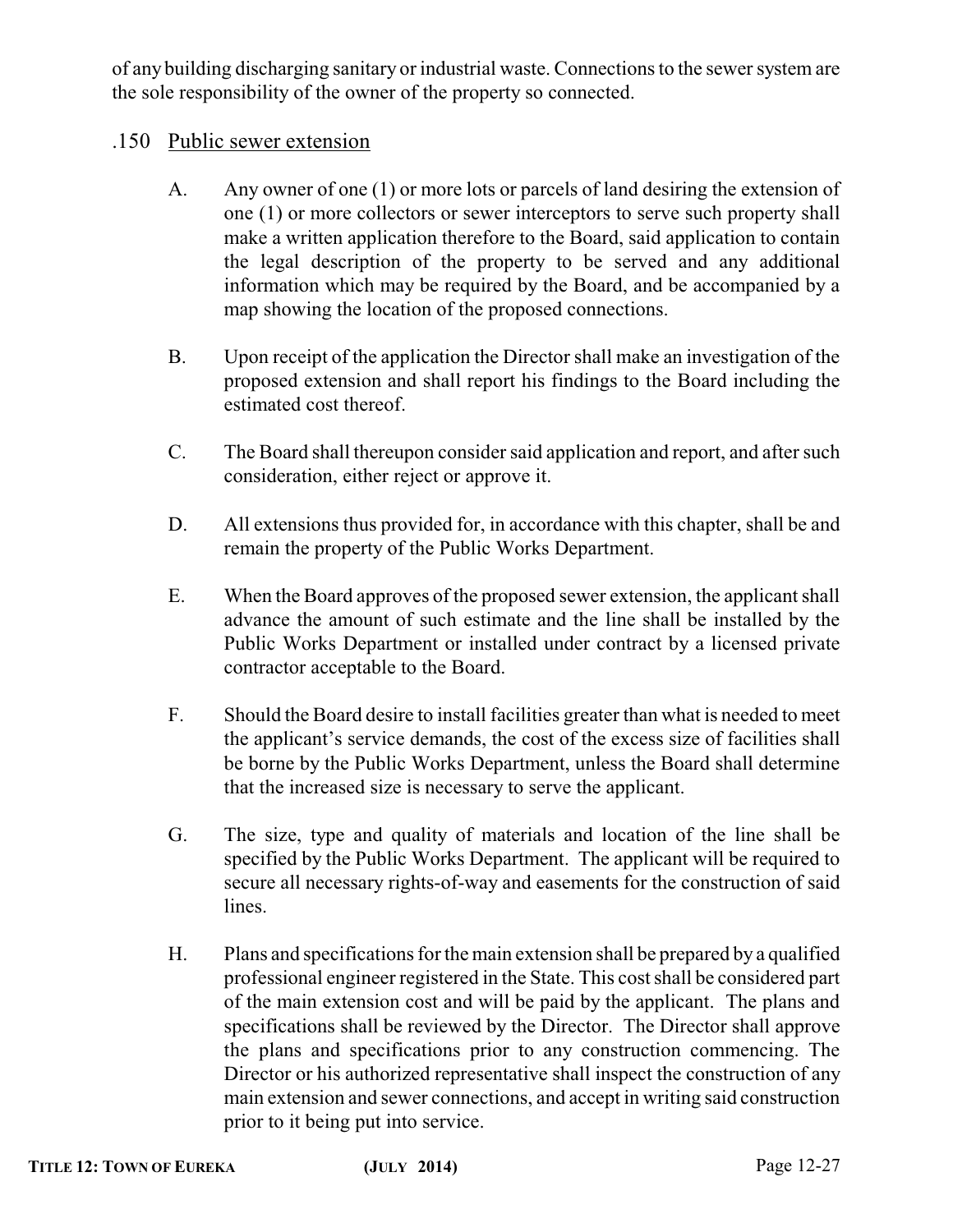- I. All construction shall be done in accordance with the current edition of the Standard Specifications for Public Works Construction sponsored and distributed by Washoe County, City of Sparks, City of Reno, Carson City and Douglas County.
- J. Tests for exfiltration and infiltration shall be completed in accordance with Section 334.04.07.03 of said Standard Specifications prior to acceptance by the Director with the following amendment:

### **The maximum allowable leakage in the sewer line shall not exceed two hundred (200) gallons per mile per day per inch of diameter of pipe at the specified head**.

- K. Adjustments of any difference between the estimated and reasonable actual total installed cost thereof shall be made after the completion of the installation. The Public Works Department shall be paid the amount of any excess cost and shall refund the amount of any overpayment to the applicant. The Public Works Department may make extensions to the facilities constructed under this section without obligation to the applicant.
- L. Should the Board determine that the cost of the main extension should be paid in whole or in part by the applicant, the Board may in lieu of requiring the applicant to deposit the cost of the main extension with the Public Works Department, enter into an agreement with the applicant whereby the applicant undertakes to provide for the installation of the facilities comprising the sewer main extension in accordance with the plans and specifications approved by the Board and subject to inspection by the Director. In such event, the Board may require the applicant to post a surety bond, cash or other improvement security with the Public Works Department to guarantee the satisfactory completion of the main extension in accordance with the plans and specifications approved by the Board.

### .160 Reimbursement for main extension

A. Where the cost of the main extension has been paid by the property owner, the Board shall thereafter but not longer than ten (10) years after the date of said extension is originally connected to the town sewer system, collect a portion of the cost of the extension from any sewer user connecting to such extension. That fraction of the cost of such extension as approved by the Board shall be as the number of front feet or acreage, or combination of the two held by said sewer user, bears to the total number of front feet or acreage or combination of the two which may be served by such extension as determined by the Board at the time such extension is connected to the town sewer system. Such sums as are thus actually received by the Board shall be paid by the Board only to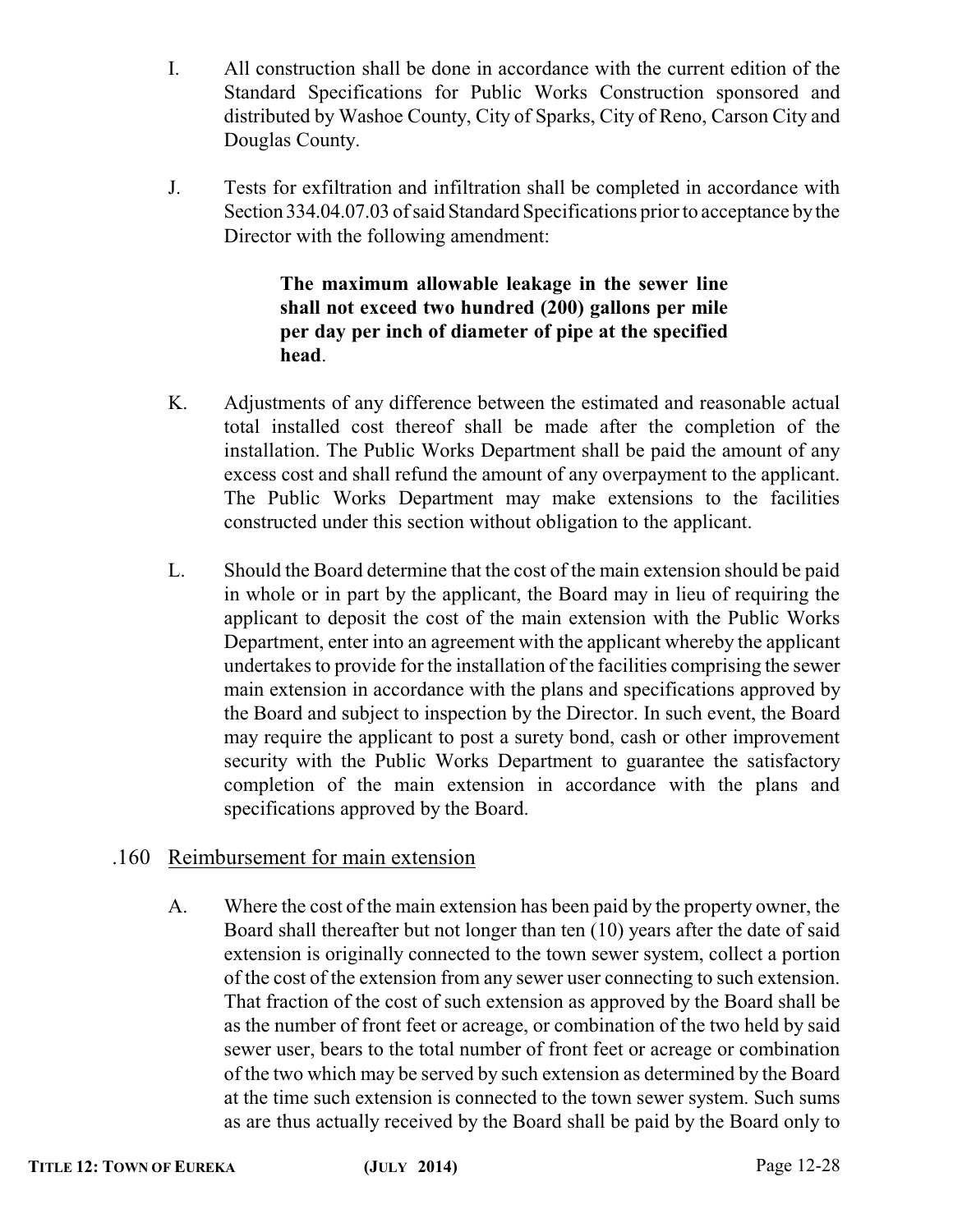the property owner originally installing such extension. The Board shall in no way be obligated to assure that the person making such extension is paid the total cost thereof nor to initiate any action or to incur any expense to collect any sums to be paid to property owners.

- B. When different property owners, including the Public Works Department, contribute to the making of the extension, such sums shall be refunded to such property owners pro rata according to the amount which they finally contributed towards the extension and pursuant to the preceding plan. This shall include the right of the Board to recover, on a pro rata basis, the cost of any oversizing participated in by the Board.
- C. Where special conditions exist in the opinion of the Board which justify reimbursement to persons paying the cost of main extension on any other basis other than that provided above, the Board may authorize a special reimbursement contract by the Public Works Department and the person or persons requesting the main extension. Said special reimbursement agreement shall be made and entered into prior to commencement of the work.

### .170 Subdivisions

- A. A person desiring to provide sewer service to a new subdivision shall make written application therefor to the Board. The application shall include a legal description and the name of the subdivision. It shall be accompanied by a copy of the tentative and/or final map and of the plans, profiles and specifications for all construction improvements within the subdivision, including any sewer main extension. Upon receiving the application the Director shall make an investigation and survey of the proposed subdivision and shall report his findings to the Board including a recommendation as to the facilities required.
- B. The subdivider shall provide for the construction of the sewer facilities in accordance with the plans and specifications approved by the Board and subject to inspection by the Director. The agreement shall also provide for the payment by the subdivider of all costs and expenses of the Board relating to the installation of the subdivision sewer system, including but not limited to, the Public Works Department costs of engineering, inspection, legal and administrative expenses, and may provide for the deposit by applicant of cash or surety bonds or other improvements security satisfactory to the Board to guarantee the faithful performance of the agreement for the sewer installation. Said cash deposit, surety bond or other improvements security shall be in the sum or sums of the estimated cost of the engineering, inspection, legal and administrative expenses of the Board and the estimated cost of the installation of the sewer system and said bond or improvement security shall in addition to guaranteeing the faithful performance of the work, guarantee the maintenance of the sewer system to be installed pursuant to the agreement for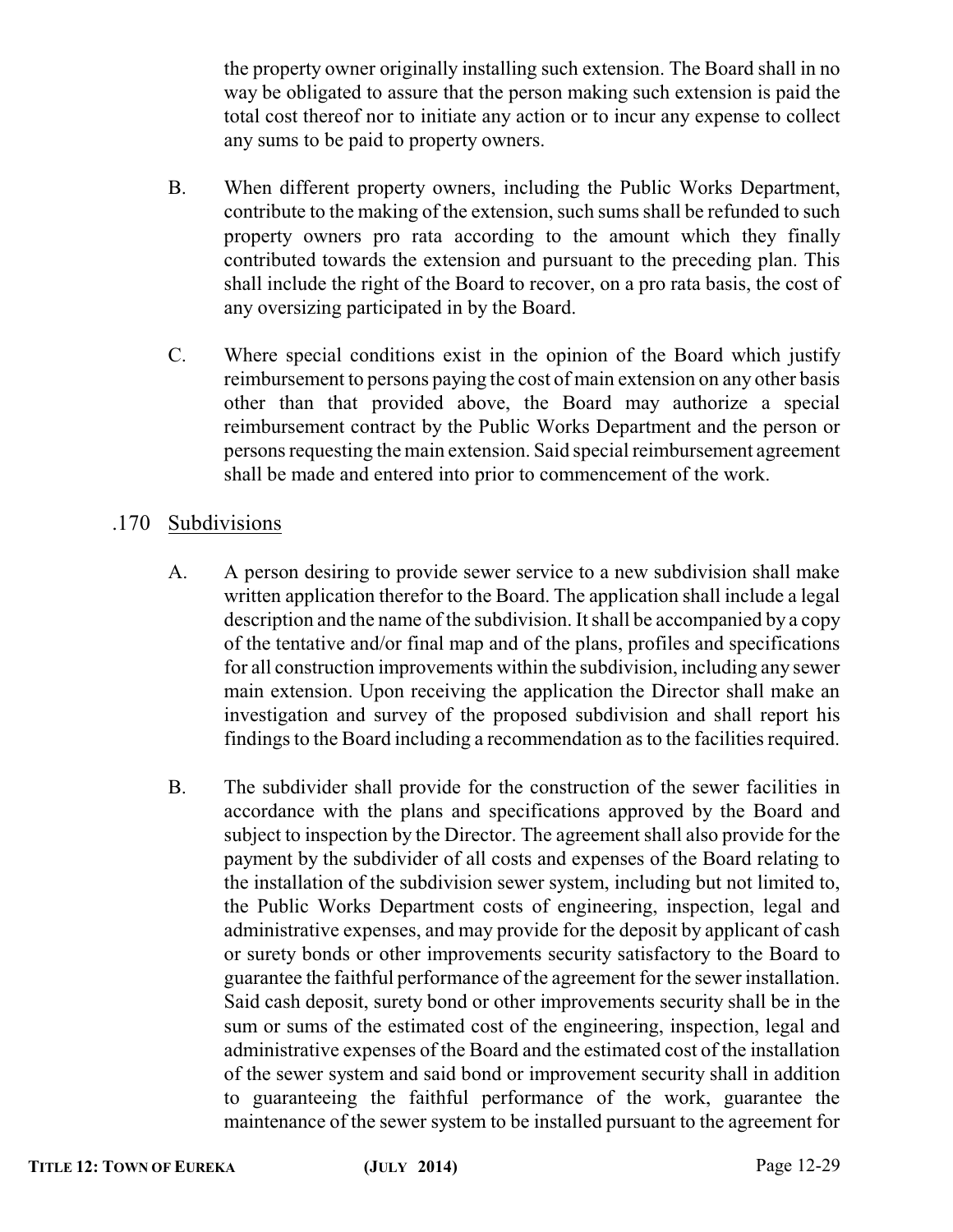a period of one (1) year following the completion and acceptance of the work by the Board.

### .180 Design and construction of new connection

No new connection shall be made to the Eureka town sewer system unless the same is properly designed and constructed; inflow sources as defined by EPA Rules and Regulations, 40 CFR 35.905-13, including but not limited to roof leaders, cellar, yard, and area drains, foundation drains, cooling water discharges, drains from springs and swampy areas, manhole covers, cross-connections from storm sewers and combined sewers, catch basins, storm waters, surface runoff, street wash waters, or drainage shall not be permitted to be connected to the sewer system. Reference section .150 (I) of this chapter for minimum design standards and requirements.

### .190 Adoption of rules and regulations

The Board shall have the power and duty to adopt by resolution and may from time to time amend rules and regulations for the operation of the Eureka town sewer system including, but not limited to, rules and regulations concerning the method of hooking up and the type of use of the sewer, so long as such rules and regulations are not in conflict with law, this article or EPA Rules and Regulations 40 CFR 35.905-13.

### .200 Service application - Contents

Each applicant for sewer service shall be required to sign, on a form provided by the Public Works Department, an application which shall set forth:

- A. Date;
- B. Location of premises to be served, giving street address and description of property to be served;
- C. Applicant's name and mailing address and the name and mailing address of the legal owner of the premises;
- D. Purpose for which the property will be used (residential, commercial, apartments, etc.);
- E. Person and address to which the monthly bills are to be mailed;
- F. The date the applicant will be ready for sewer service;
- G. The name of the contracting or plumbing agency that will be hooking the premises to the town sewer system (new connections).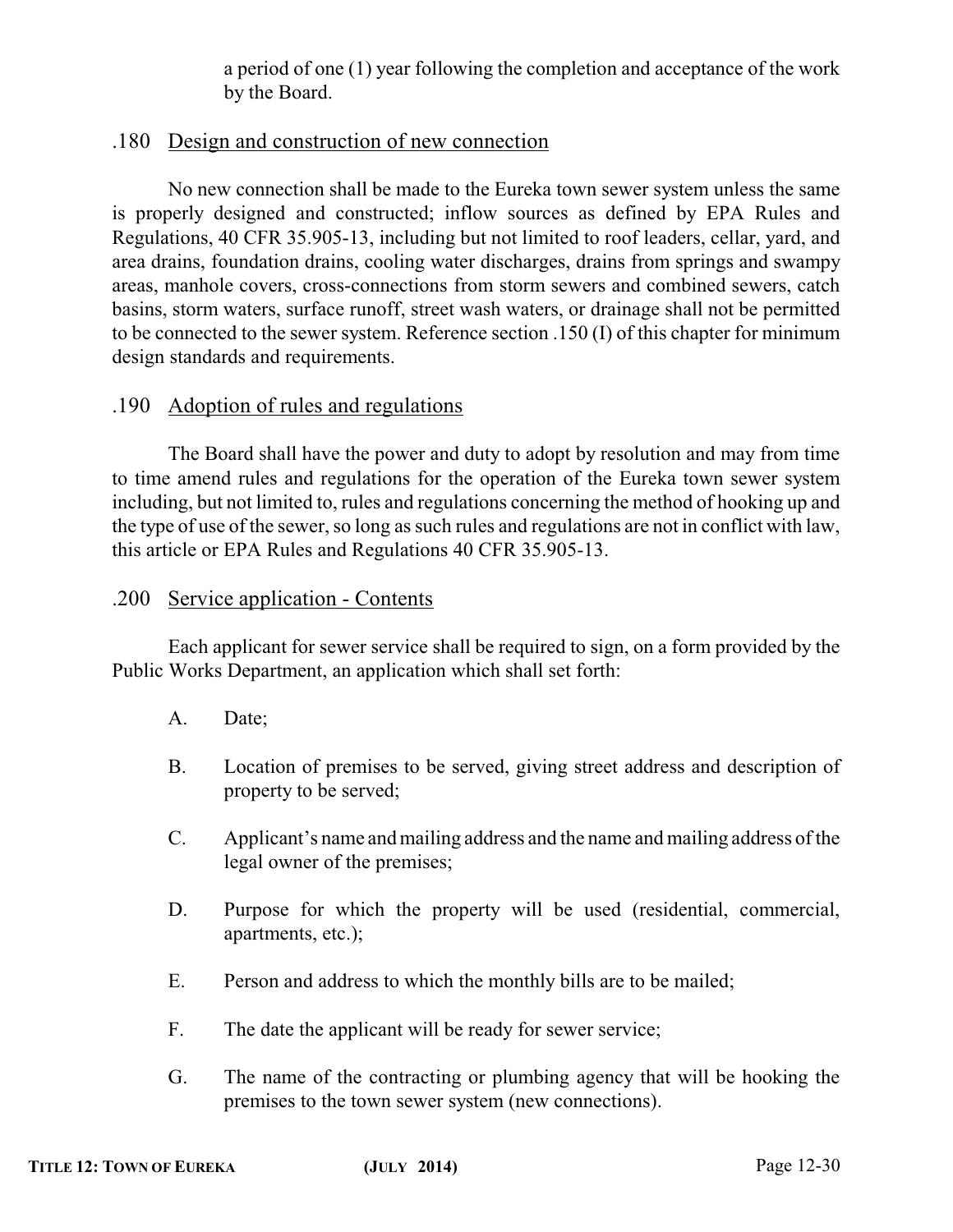### .210 Service application - Purpose

The application is merely a written request for service and does not bind the applicant to take service for any period of time, nor does it bind the Department to serve except under reasonable conditions.

### .220 Responsibility for charges

- A. The applicant, and with the legal owner of the property being served, together and individually, are responsible for the payment of all sewer charges at the premises applied for and within the meaning of this chapter are, together and individually, referred to as the "customer." Only the original applicant or the legal owner of the premises may request termination of sewer service or a change in the person or address to which the monthly sewer bill is to be sent.
- B. Delinquent charges for water and/or sewer service shall be declared by the Director and shall be collected on the tax roll, or collected with the property taxes due on mobile or manufactured homes that do not meet the requirements of N.R.S. 361.244 (real property) in the same manner, by the same persons, and at the same time as, together with and not separately from, general taxes, according to the following procedure:
	- 1. No later than June 1 of each year a list shall be submitted by Public Works to the Assessor, in a form approved by the Assessor, describing each lot or parcel of real property or each mobile or manufactured home with respect to which the charges are delinquent on May 1. The list shall include the amount of the delinquent charges, and the descriptions shall be by reference to maps prepared by and on file in the Assessor's office.
	- 2. The list shall be published in a newspaper circulated in Eureka County at least one (1) time prior to May 15, describing the procedure to request an appeal hearing before the Board to contest the delinquency before the delinquent charges constitute a lien.
	- 3. The amount of such delinquent charge constitutes a lien against the lot or parcel of land or mobile or manufactured home against which the charge has been imposed as of the time when the lien of taxes on the roll or on mobile or manufactured homes attach.
	- 4. The Assessor shall include the amount of the delinquent charges on bills for taxes levied against the respective lots and parcels of land or mobile or manufactured homes, and the amount of the delinquent charges must be collected at the same time and in the same manner and by the same persons as, together with and not separately from, the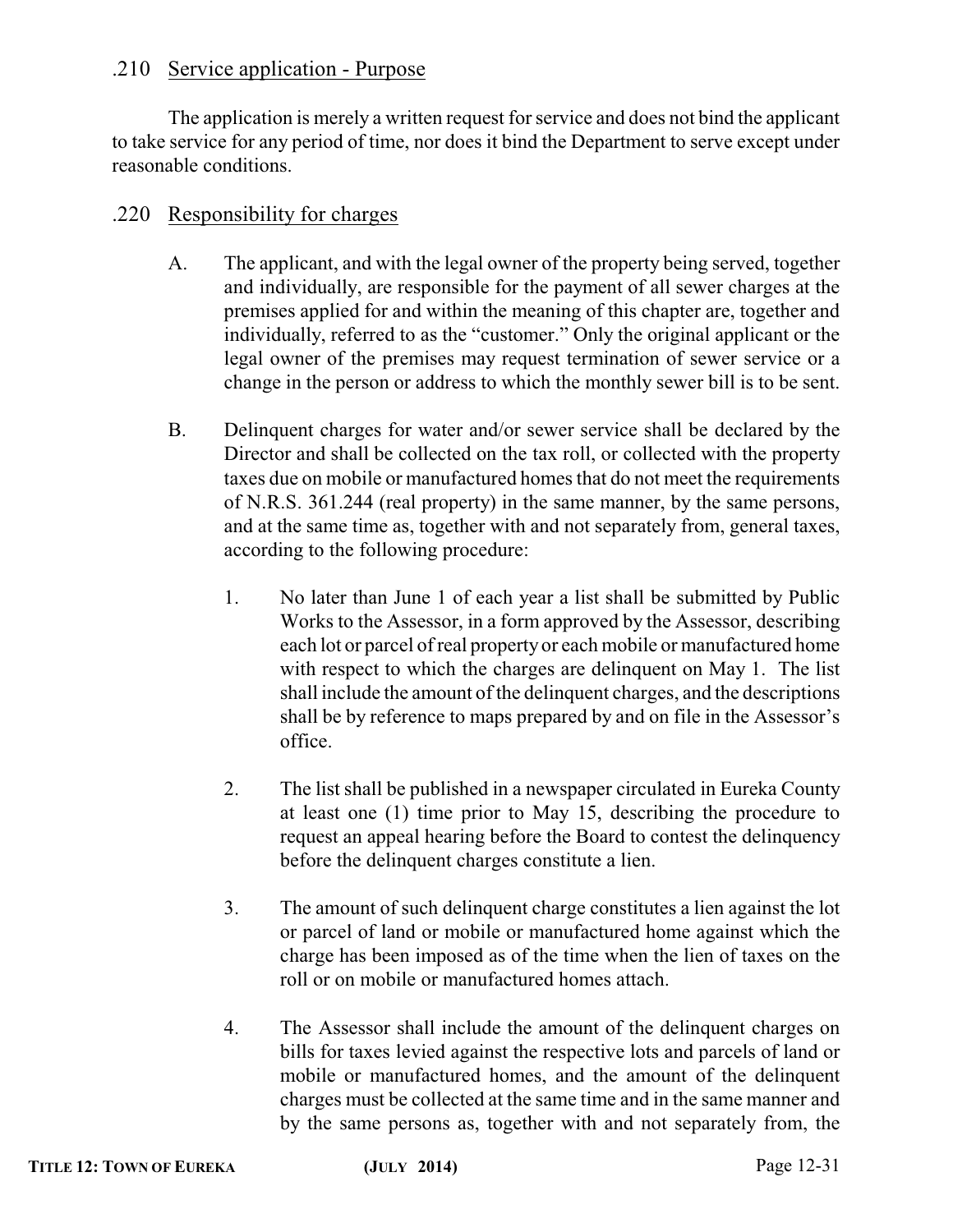general taxes of the County.

5. All laws applicable to the levy, collection and enforcement of general taxes of the County, including but not limited to laws relating to delinquency, correction, cancellation, refund, redemption and sale, are applicable to delinquent charges for services.

### .230 Change in equipment or operations

A customer making any change in the size, character or extent of the equipment or operations for which the service is utilized shall immediately file with the Public Works Department a new application for revised service.

- .240 Charges for service taps
	- A. 1. The town of Eureka will install service laterals to the property line. This line shall be plugged and left for the customer to connect his building sewer. In no case will service laterals be installed unless the property to be served fronts on a street or alley with an adequately sized main and the distance the Department has to run the service is less than seventy-five (75) feet. In no instance will the service laterals be installed across private property.
		- 2. If adequately sized mains are not available, the property owner will have to request that mains be extended in accordance with the terms and conditions of this chapter.
	- B. 1. Charges for these taps will be set from time to time by resolution of the Board.
		- 2. If the service is installed in an existing paved street or area, the applicant shall be charged an additional two hundred (\$200) dollars to cover the cost of pavement cutting and replacement.
		- 3. Services over six inches (6") diameter will be charged at actual cost of labor, materials and equipment plus fifteen percent (15%) to cover overhead. In addition for all sizes of services, the actual cost plus fifteen percent (15%) will be charged when unusual conditions require excessive time to complete, such as when a street of reinforced concrete must be trenched manually, or when it is necessary to tunnel under a street rather than open trench, or to push or jack service pipe. Unusual conditions will be determined by the Director.
	- C. Charges for service taps shall be collected in advance. When services are to be at cost, an estimated cost shall be first collected, and when the actual cost is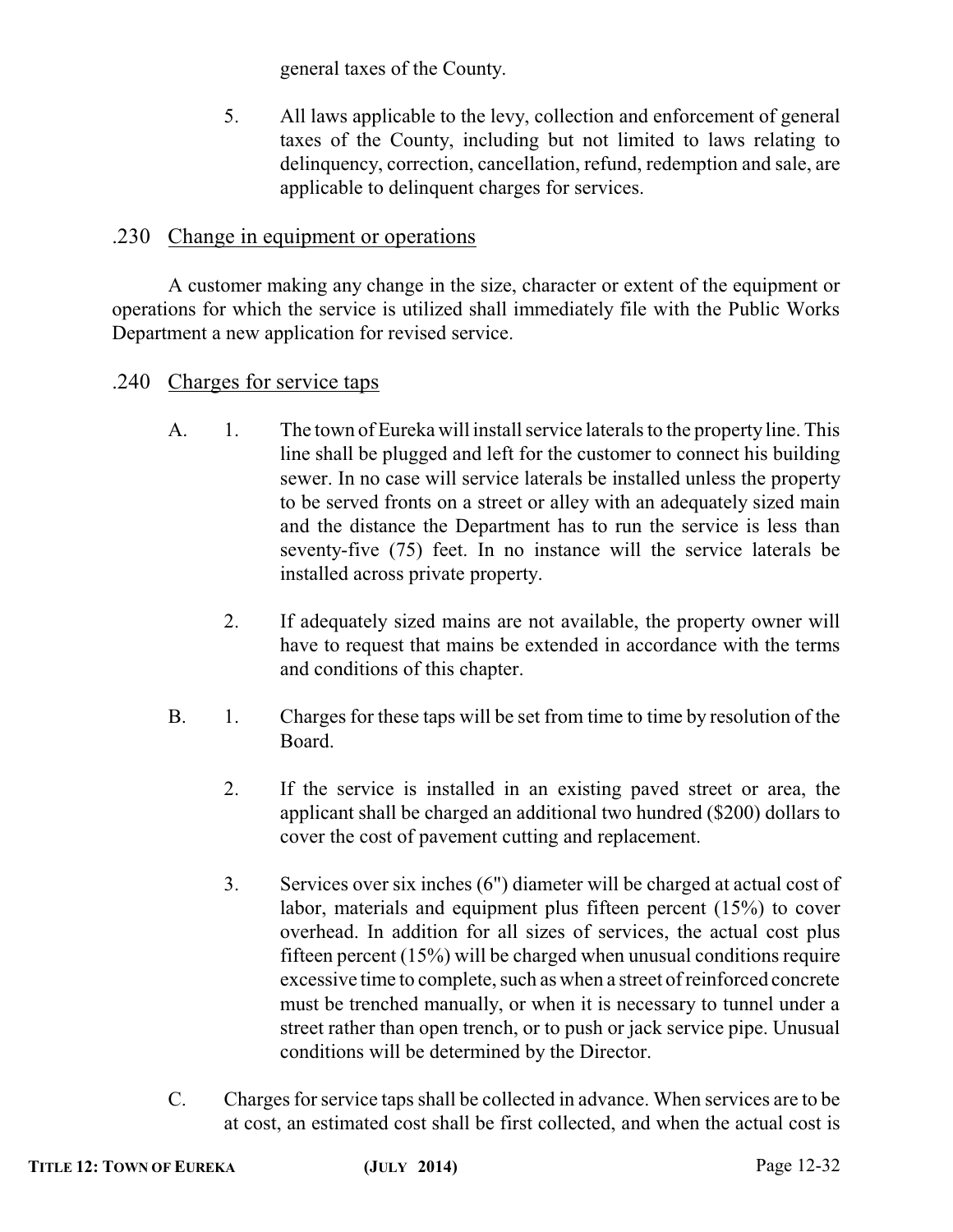determined, any overpayment will be refunded or any underpayment billed.

### .250 Service laterals

- A. The sewer service lateral extending from the sewer main to the property line shall be maintained by the Public Works Department. All pipes and fixtures extending or lying beyond the property line shall be installed and maintained by the owner of the property.
- B. No person shall make any alteration or extensions in any sewer service lateral except in compliance with the provisions of this chapter.
- C. Except as herein provided, subdividers and developers who install complete sewer facilities, including sewer service laterals to individual services in their development as provided in this Code, are exempt from tap fees when these facilities are acceptably installed solely at the expense of the subdivider or developer, but the normal connection charge will still be made at the time service is requested by the customer.
- D. Applications hereunder may be made by the owner of the property to be served or such owner's duly authorized agent.

#### .260 Service discontinuance

- A. Sewer service will normally be considered terminated at the customer's request, and when water service to the property has been shut off. The billing for sewer service will be discontinued at this time and the customer will be billed in accordance with this chapter.
- B. If, in the opinion of the Director, unusual circumstances warrant continued billing for sewer service or partially billing for service, the customer shall be so notified.

### .270 Termination for noncompliance

The Public Works Department may terminate service to any customer for violation of these rules after it has given the customer written notice of such intention.

- D. **Non payment of bills**. The Board shall have the right to discontinue utility service to any customer after giving proper notice in writing that the customer's bill for water and/or sewer service has been delinquent for at least forty five (45) days:
	- 1. Proper notice may be accomplished either by sending a notice by regular or certified mail to the address last given by customer or by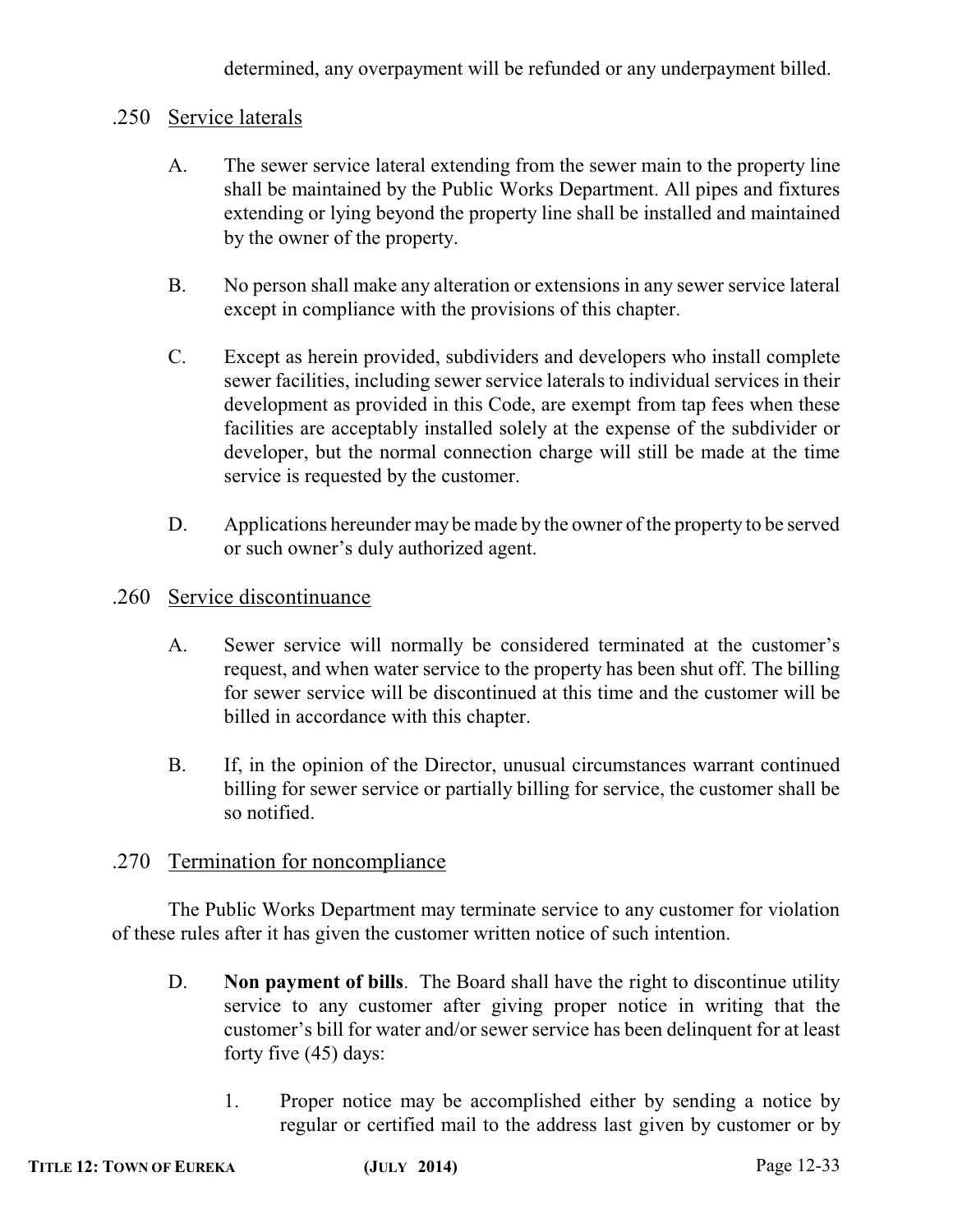posting a notice at the location receiving water and/or sewer service.

- 2. The customer must respond with a written statement as to why the customer believes no justification exists for terminating the service(s) to the Public Works Office within five (5) business days from the date notice was sent or posted. If the customer fails to respond in writing within the five (5) business day period the service(s) shall be immediately discontinued thereafter. A final notice shall be posted at the location receiving water and/or sewer one (1) business day prior to discontinuing service(s).
- 3. All written responses questioning bills shall be made to the Public Works Office. The Director, or designee, shall immediately set up an appointment to discuss the bill in question within five (5) business days of receipt of the written response.
- 4. The Director shall within three (3) business days give the customer a written decision as to whether or not the customer owes the utility for past services, what amount is due and due date of payment. If the customer fails to pay the amount stated by the due date stated then the service(s) shall be discontinued immediately.
- 5. Any failure on the part of the customer to inform the Department of a change of mailing address in writing shall not constitute a defense to whether proper notice was given.
- E. **Restoration of Service**. When service has been discontinued for violation of any section of this title, a reconnection charge of twenty-five dollars (\$25.00) will be charged.
- F. If service is discontinued due to lack of payment, water may still be obtained at the designated spigot as described in this chapter.

### .280 Termination for unsafe apparatus

If any condition is found to exist on a customer's premises which constitutes a hazard to health or which threatens to damage any portion of the town sewer system, the service may be terminated without notice. The Public Works Department will notify the customer immediately of the reasons for the discontinuance and the corrective action to be taken by the customer before service can be restored.

### .290 Termination for fraudulent use

When the Public Works Department has discovered that a customer has obtained service by fraudulent means, that customer may be discontinued without notice. The Public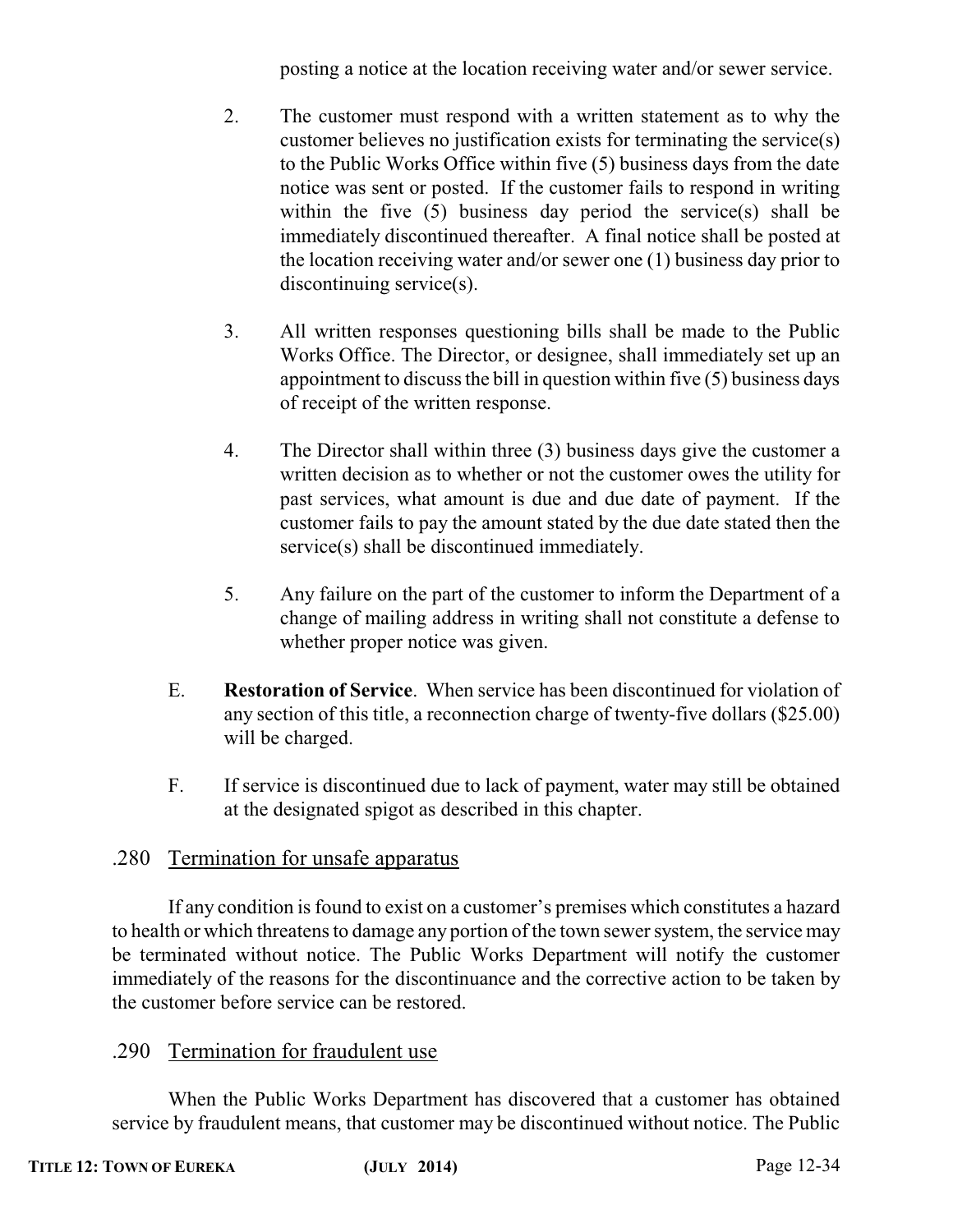Works Department will not restore service to such customer until that customer has complied with this chapter and rules and reasonable requirements of the Department and the Department has been reimbursed for the full amount of the service rendered and the actual cost to the Department incurred by reason of the fraudulent use.

### .300 Service restoration

Service shall be considered restored and subject to billing at such a time as water reconnection takes place.

#### .310 Service refusal - Conditions

- A. The Public Works Department may refuse to serve an applicant for service under the following conditions:
	- 1. If the applicant fails to comply with any of the provisions of this chapter;
	- 2. If the intended use of the service is of such a nature that it will be detrimental or injurious to existing customers;
	- 3. If, in the judgment of the Public Works Department, the applicant's installation for utilizing the service is unsafe or hazardous or subject to freezing, or of such nature that satisfactory service cannot be rendered.
- B. The Board reserves the right to refuse or discontinue its service without notice for the following:
	- 1. To prevent fraud or abuse;
	- 2. Customer's wilful disregard of Board's rules;
	- 3. Insufficiency of supply due to circumstances beyond the Board's control;
	- 4. Legal processes;
	- 5. Direction of public authorities;
	- 6. Strike, riot, fire, flood or other act of God, accident or any unavoidable cause.
- C. The Board may, besides prosecution by law, refuse service to any customer who tampers with a meter or other measuring device.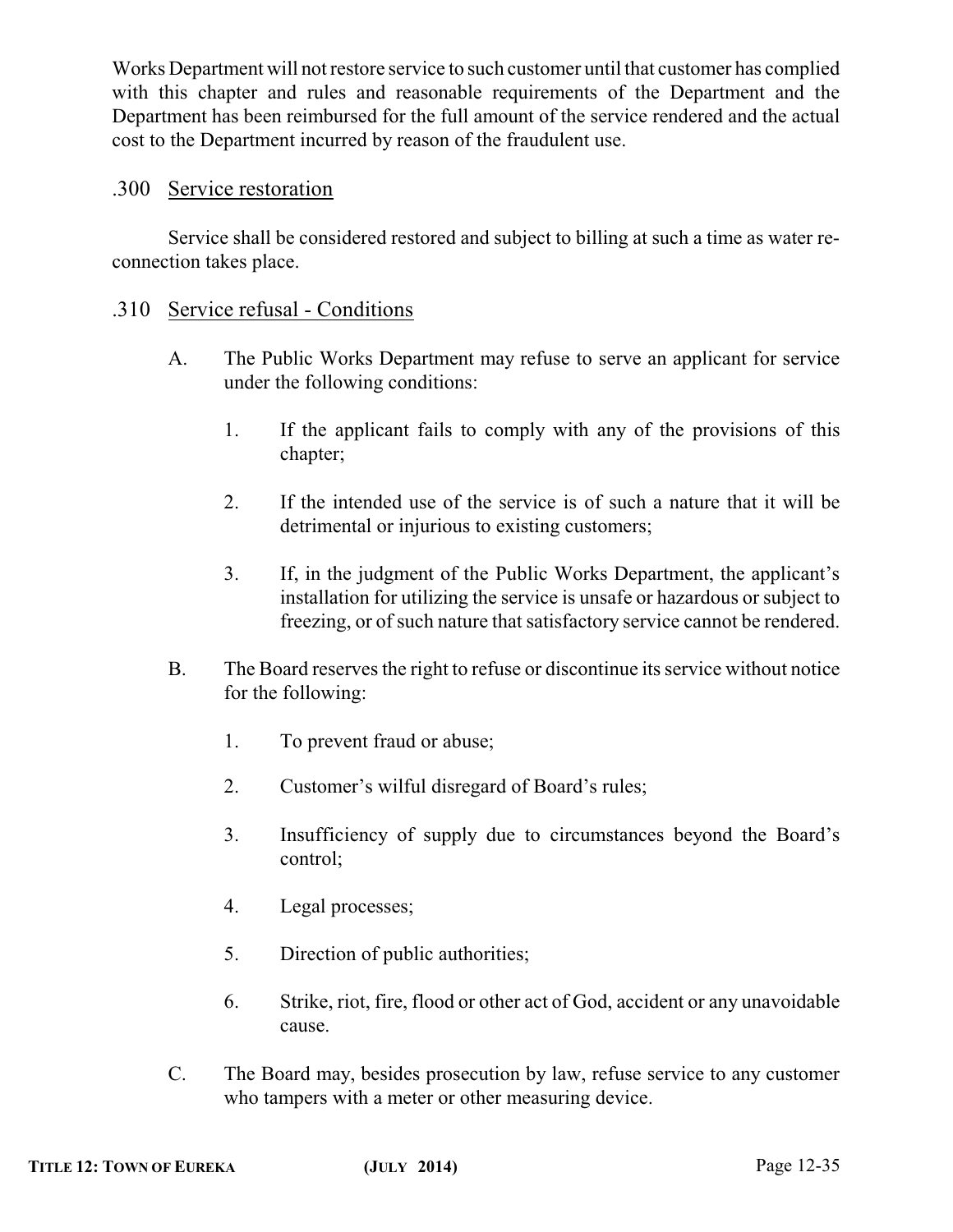### .320 Service refusal - Notification

When an applicant is refused service under the provisions of this chapter, the Public Works Department will notify the applicant promptly of the reasons for the refusal to serve and of the right of the applicant to appeal the decision of the Public Works Department to the Board.

### .330 Service continuity

- A. **Emergency interruptions**. The Public Works Department will make all reasonable efforts to prevent interruptions to service and when such interruptions occur will endeavor to reestablish service with the shortest possible delay consistent with the safety to its customers and the general public.
- B. **Scheduled interruptions**. Whenever the Public Works Department finds it necessary to schedule an interruption to its service, it will, where feasible, notify all customers to be affected by the interruptions, stating the approximate time and anticipated duration of the interruption. Scheduled interruptions will be made at such hours as will provide the least inconvenience to the customers consistent with reasonable Public Works Department operations.

#### .340 Service to users outside town limits

- A. The Board shall have authority to make and enter into such contracts as may be necessary, convenient or proper with respect to sewer service to improved property outside the territorial limits of the town and with respect to the payment of proper charges for such service, including, without limiting the generality of the foregoing, connection charges, and justly relating to, but in no case less than the rates established for users within the town; provided, that no such contract shall impair the ability of the Public Works Department to properly serve its customers within the town.
- B. All charges (connection charges, tap fees and user charges) to applicants and customers outside the town limits shall be established by the Board by resolution.
- .350 Credit (Optional\*)
	- A. **Establishment and maintenance**. Each applicant for service shall establish and maintain credit to the satisfaction of the Public Works Department by a cash guarantee deposit, as hereinafter provided, or otherwise, before service will be rendered.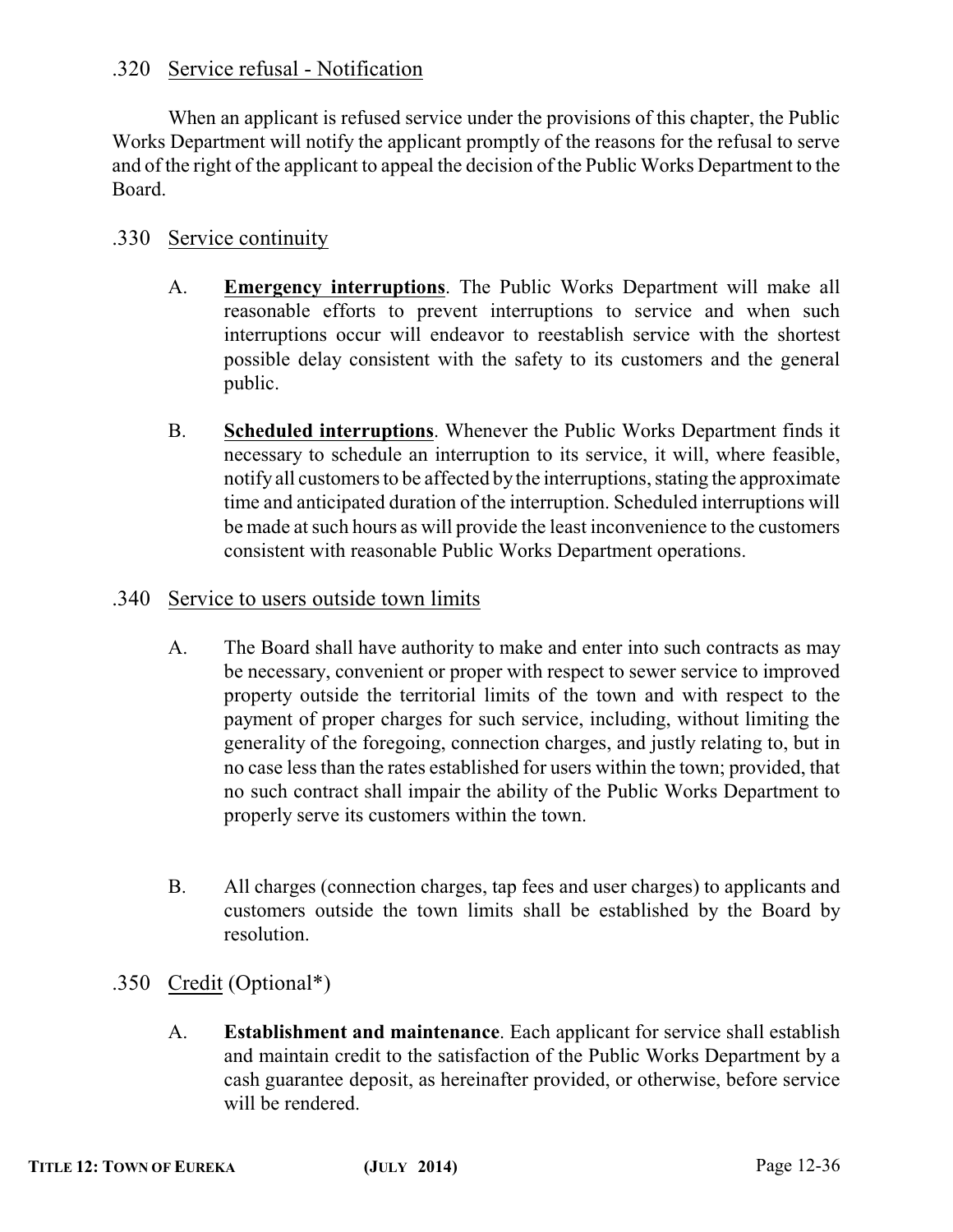- B. **Guarantee deposit**. The amount of deposit required will be equal to twice the amount of the estimated billing for the regular billing period, but in no instance less than ten (\$10.00) dollars. No interest will be paid on guarantee deposits.
- C. **Loss and reestablishment of credit**. Any amount due for sewer service that remains unpaid for twenty (20) days after presentation of a bill therefor, during the depositor's first year of service, may be deducted from the guarantee deposit, and service shall be subject to discontinuance until the deposit is again restored to the original amount. Any such unpaid amount accruing subsequently to the depositor's first year of service, where the premises are owned by the depositor, may also be deducted from any guarantee deposit remaining in the Department's possession.
- D. **Return of guarantee deposit**. A guarantee deposit with the Public Works Department made by a customer who owns the premises for which the deposit was made, and whose account has not been in arrears at any time during the first year of said deposit, is returnable after the expiration of said year upon request by the customer. If the service is discontinued in less than a year, the deposit will be returned, provided all outstanding bills against the customer for water service have been paid. Any deposit uncalled for within five (5) years from the date when made will become the property of and be retained by the Public Works Department.
- E. **Deposit by other than owner**. Deposits made by applicants other than the property owner shall be refunded only on discontinuance of service.

### **\* Note: This section may be implemented at the discretion of the Board**.

- .360 Billing
	- A. **Billing period**. The regular billing period will be annually, monthly or bimonthly at the option and change by resolution of the Board.
	- B. **Opening and closing bills**. Opening and closing bills for less than the normal billing period shall be prorated both as to minimum charges and quantity blocks. If the total period for which service is rendered is less than one (1) month, the bill shall not be less than the monthly minimum charge applicable. Closing bills may be estimated by the Public Works Department for the final period as an expediency to permit the customer to pay the closing bill at the time service is discontinued.
	- C. **Sewer charges**. Sewer charges are due and payable at the office of the Public Works Department on the date of mailing the bill to the property owner or his agent as designated in the application, and delinquent after ten (10) days. Service may be discontinued without further notice if payment is not made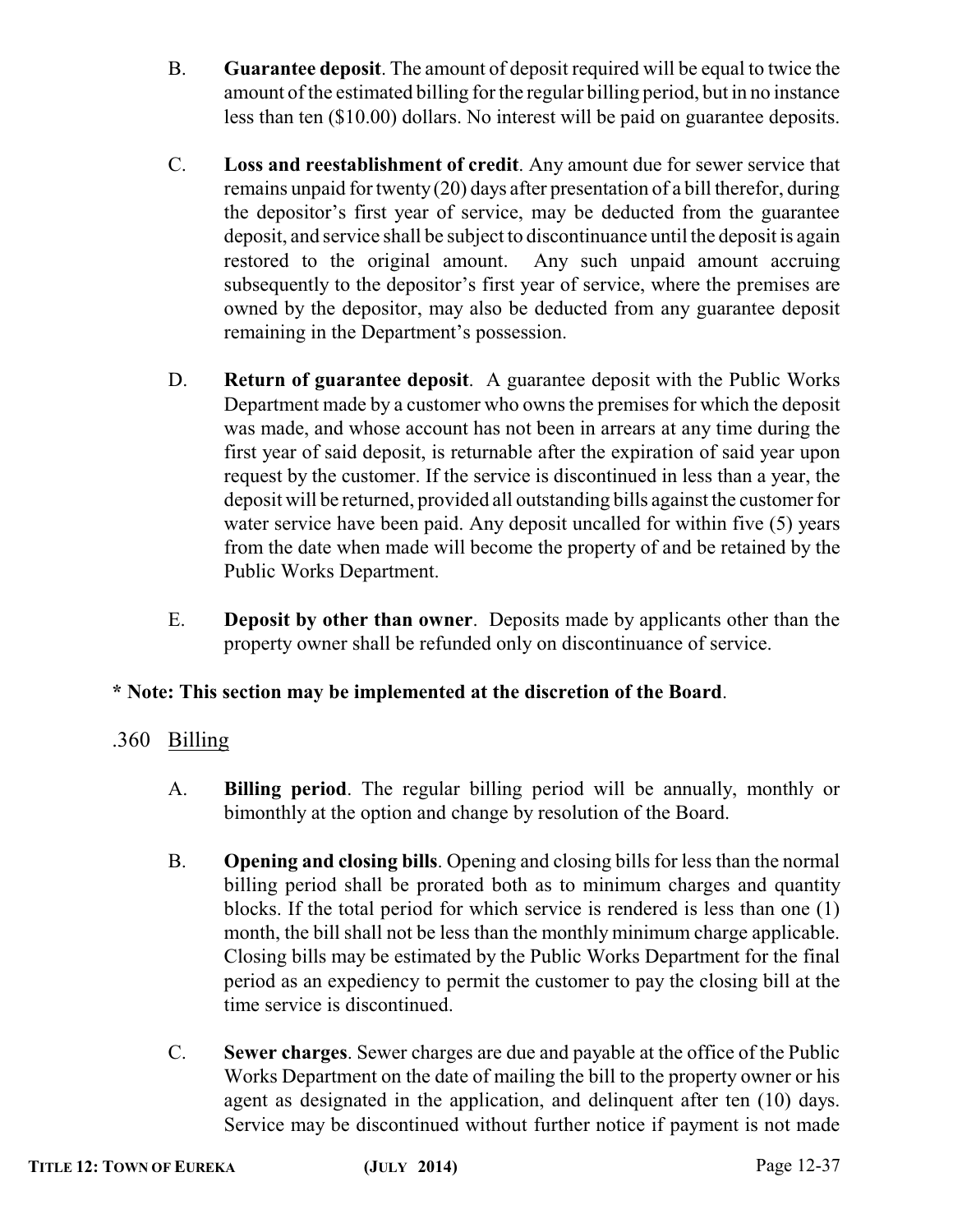within fifteen (15) days. A ten (\$10.00) dollar fee will be added to any account for each certified letter sent for delinquent payment.

D. **Payment of bills**. Billing for sewer service shall be in advance. Bills shall be payable on presentation. On each bill for sewer service rendered by the Public Works Department shall be printed substantially the following:

> If this bill is not paid within fifteen (15) days after the Post Office cancellation date of this card, service may be discontinued. A re-connection charge and penalties will be made and collected prior to renewing service following a discontinuance.

E. **Consumer's guarantee**. The sewer charge begins when the customer's water is turned on, and terminates when the customer's water service is shut off unless, in the opinion of the Director, other arrangements for billing are justified.

### .370 Appeals

The Board shall review any decision made by the Director or his representatives or agents in interpreting, applying or enforcing the provisions of this chapter after the receipt of an application or petition in writing, requesting a review of such decision. In exercising its powers of review, the Board may, in conformity with the provisions of the law, reverse or affirm wholly or partly, or may modify the order, requirement, decision or determination of the Director appealed from and make such order, requirement or determination as ought to be made. The Board may also initiate a review of the Director's interpretation of the provisions of this chapter by a motion and by a vote of a majority of the members present. In all cases, the decision of the Board shall be final.

.380 Annual review

- A. The Board of County Commissioners will annually review the statement of expenditures and revenues of the Department. The Board will use the information from the review, and recommendations from the County Treasurer, Auditors and the Director, to adjust schedules of rates, fees and charges for all service by the Department. System revenues shall be fully sufficient at all times, after making reasonable allowances for contingencies and errors in estimates, to pay the operation and maintenance expenses and produce net revenues to retire any outstanding indebtedness, and maintain any reserve accounts for system replacement and capital improvements.
- B. If recommended action is not taken, the Board shall specifically address why recommended action was not taken.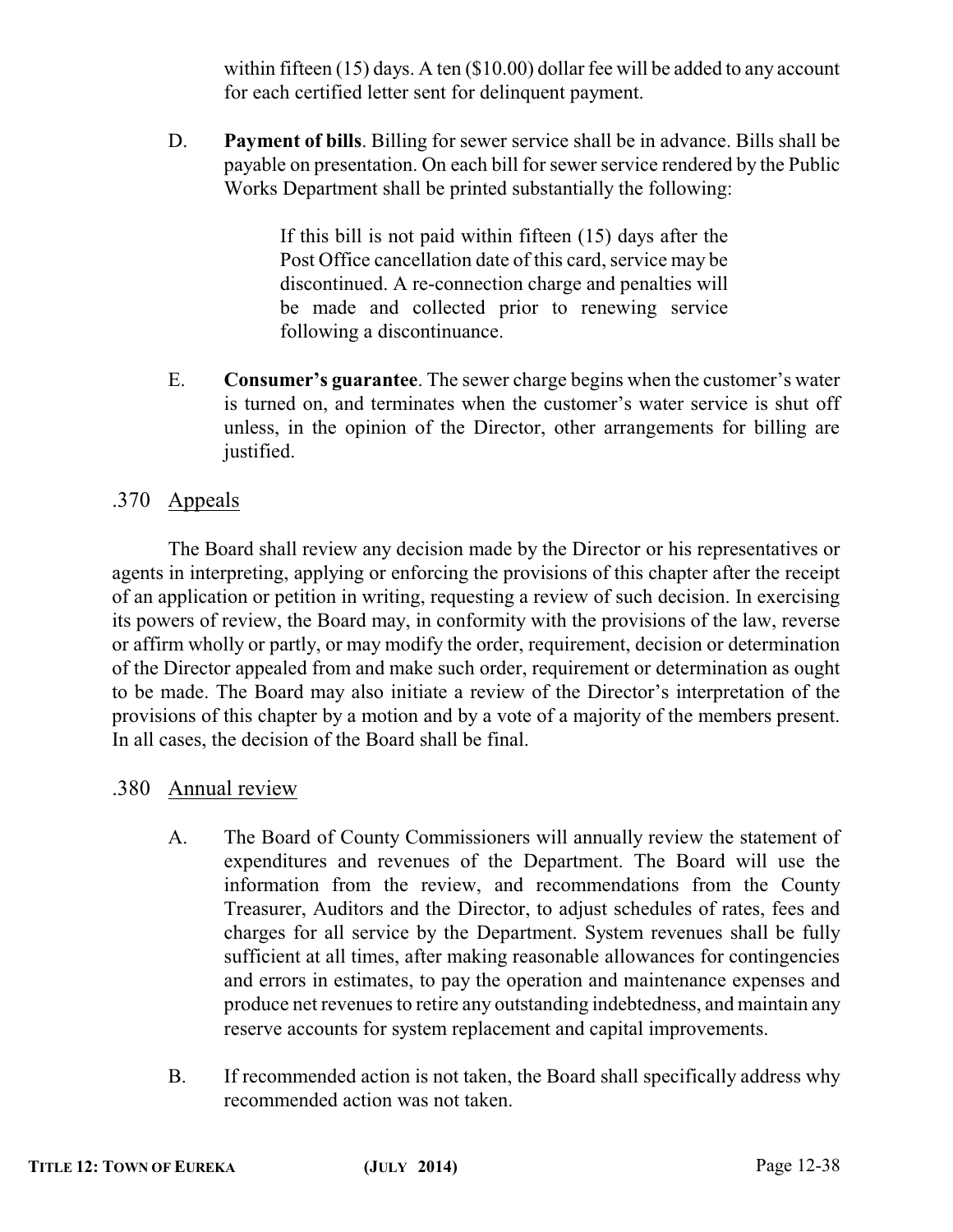### .390 Violation - Penalty

Any person, firm or corporation violating any of the provisions of this chapter shall be guilty of a misdemeanor violation and upon conviction thereof shall be punished by a fine in any sum not exceeding one thousand (\$1,000) dollars or by imprisonment in the County jail for a period of not to exceed six (6) months or by both such fine and imprisonment. Each day's violation of the provisions of this chapter may be deemed a separate offense.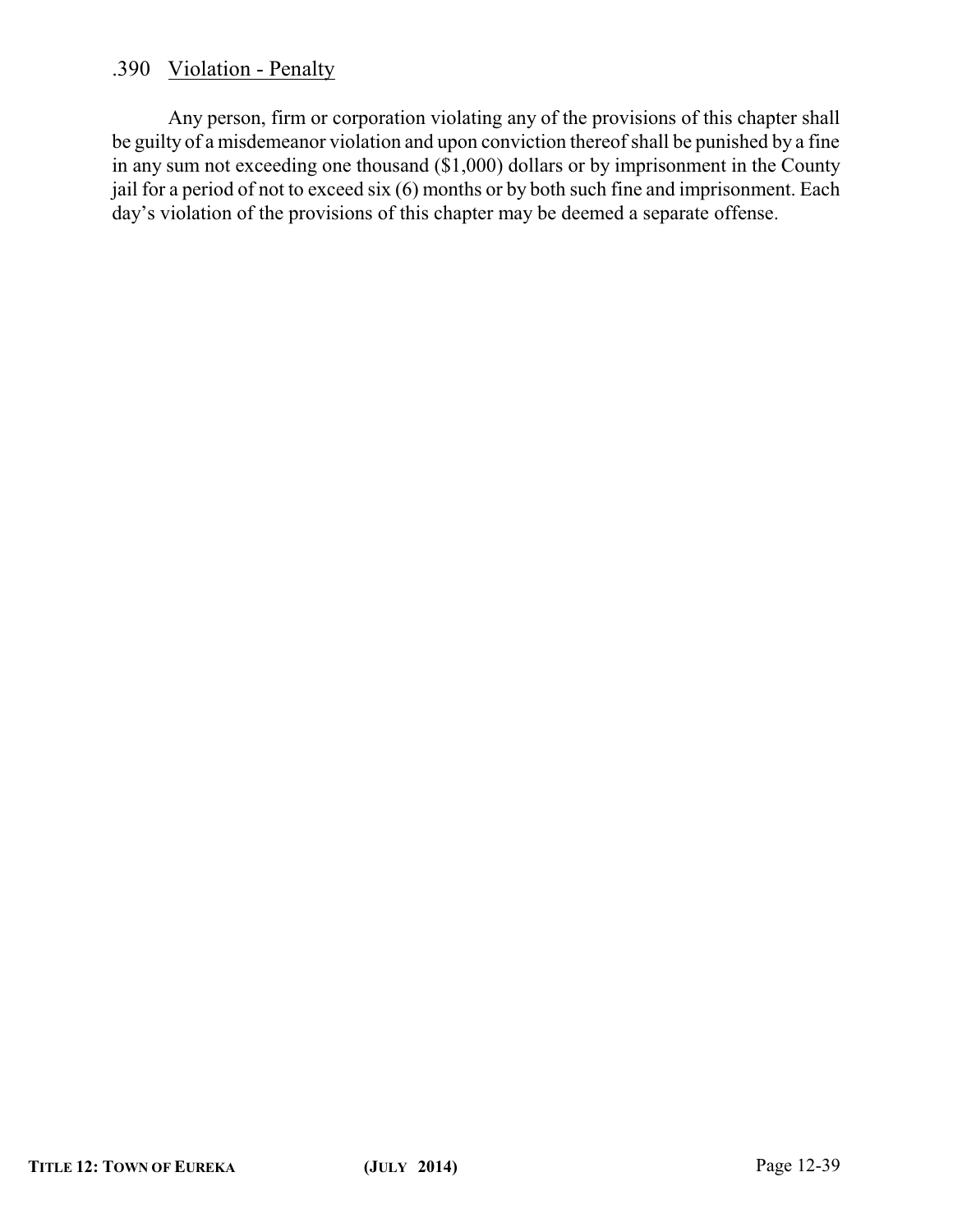### .010 Advisory Committee

- A. There shall be five (5) persons appointed by the Board of County Commissioners to serve on the Eureka Townsite Annexation Advisory **Committee**
- B. Four (4) Committee members shall be qualified electors who are also real property owners and taxpayers of the townsite; one (1) Committee member shall be a qualified elector who is also a real property owner and taxpayer of the County.
- C. The Eureka Townsite Committee and Eureka Annexation Committee are rescinded and replaced by the Eureka Townsite Annexation Advisory Committee.

### .020 Terms of office

- A. The Board of County Commissioners have the right granted by N.R.S. 244.1945(1) to appoint or remove Committee members in the best interests of the residents of the town of Eureka and Eureka County.
- B. Three (3) Committee members shall be appointed to serve a four (4) year term, and two (2) Committee members shall be appointed to serve a two (2) year initial term, and four (4) year terms thereafter.

### .030 Duties

- A. The Committee shall study and advise the Board of County Commissioners on the process of and options for development of property within the townsite of Eureka for residential, commercial, and other uses.
- B. The Board of Eureka County Commissioners may delegate additional duties to the Committee at any time by Resolution or action upon the minutes of the Board.
- .040 Meetings
	- A. Meetings of the Committee shall occur within the townsite of Eureka and be performed in accordance with the Open Meeting Law.
	- B. The Committee shall meet at least one (1) time each quarter, and report to the Board at least one (1) time each quarter.